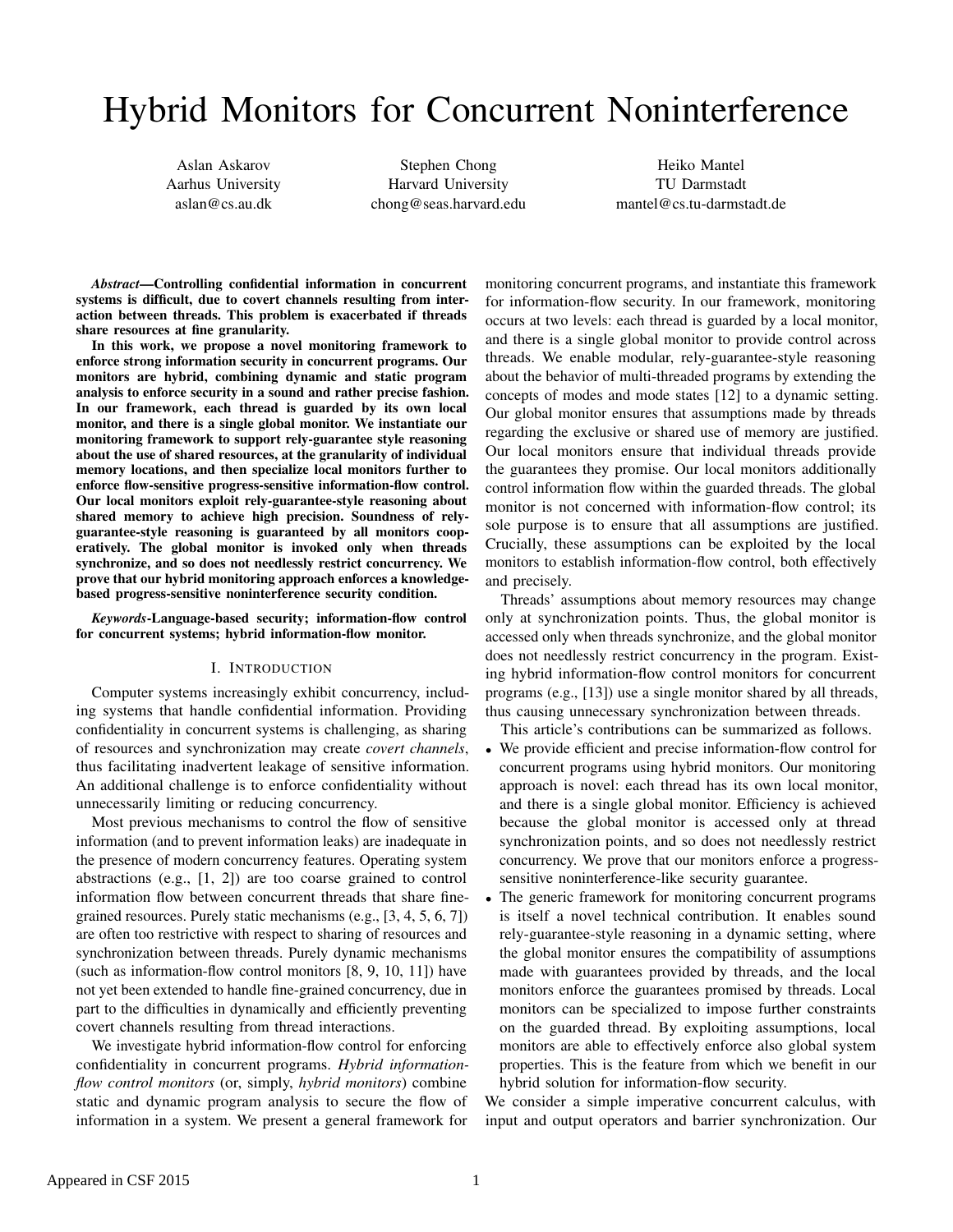local monitors support flow-sensitive security types [14], which facilitates precise reasoning about information flow via program variables. A thread may soundly allow the security level of a variable to change only if the thread has exclusive read-access or exclusive write-access to the variable.

Our local monitors separately track upper bounds on information that may be revealed by the relative order of events (the *timing level* of a thread) and information that may be revealed by learning whether control has reached the current program point or diverged earlier (the *termination level* of a thread). These levels are analogous to the *pc level* traditionally used in security-type systems for non-concurrent programs [3]. The termination level enables us to enforce *progress sensitive* security [15], a generalization of *termination sensitive* security [16] to interactive programs. Most existing work on enforcing information-flow security ignores progress sensitivity due to the complexity and imprecision of the enforcement mechanism. Use of the timing level enables us to prevent *internal timing leaks* [17]. Although the termination level of a thread increases monotonically, we provide additional precision by lowering the timing level of threads at synchronization points, since synchronization between threads restricts the relative order of events before and after the synchronization. Our work leverages the insight that resetting the timing levels of threads at synchronization points is analogous to lowering the pc level at post-dominators of control-flow branches [17, 3, 18].

# II. INFORMATION FLOW IN CONCURRENT PROGRAMS

In this section, we provide intuition for how concurrency and progress sensitivity complicate the enforcement of informationflow security, and for how our monitors enforce security in this challenging setting. We then present our general framework for monitoring concurrent programs (Sections III–IV), instantiate it for rely-guarantee reasoning (Section V), and further instantiate it to enforce information-flow security (Sections VI–VII). Due to space restrictions, we provide only proof sketches. A full version of this article [19] provides detailed proofs and additional material, such as calculus rules that we omit here.

Information flow through concurrent access: Confidential information may be inadvertently leaked through thread interaction. For example, consider the following (insecure) program, which consists of two threads that execute concurrently.

*Thread 1:* input H to foo; output foo  $\times$  2 to H

*Thread 2:* foo  $:= 42$ ; output foo to L The first thread inputs confidential information from highsecurity channel  $H$ , stores it in variable foo, and then outputs 2 times foo to channel H. The other thread sets foo to the constant integer 42, then outputs foo to low-security channel L, which we assume can be observed by an adversary. Each of these threads is intuitively secure if it were executed in isolation. However, when executed concurrently, since they both access foo, it is possible that Thread 2 will output confidential information to channel  $L$ , violating security by revealing confidential information to the attacker. Indeed, if an observer of channel  $L$  sees an output of anything other than 42, she can infer the confidential input.

Fine-grained resource sharing: Following the work of Mantel, Sands, and Sudbrock [12], we support fine-grained reasoning about threads' access to shared resources (like the variable foo in the example above) in order to prevent security violations via thread interaction through such resources. Each thread uses rely-guarantee reasoning about what variables it and other concurrently executing threads might read or write. Consider, for example, the following (secure) program, where Thread 1 assumes that no other threads will read variable w (note that Thread 1 stores confidential information in w), and Thread 2 assumes that no other threads will write variable  $v$  (note that Thread 2 sends the content of v to channel  $L$ ). Provided both assumptions hold, the program is secure, even in the presence of additional threads.

*Thread 1:* input  $H$  to w; output  $w + v$  to  $H$ 

*Thread 2:*  $v := 14$ ; output  $v \times 42$  to L

Threads' assumptions and guarantees originate from protocols the concurrently running threads comply with, where coordination among threads is often achieved through synchronization mechanisms. In the following (secure) example, Thread 1 has exclusive access to variable y before the barrier, and Thread 2 has exclusive access after the barrier.

*Thread 1:* input L to y; barrier

*Thread 2:* barrier; output y to L

Assumptions and guarantees of threads must be compatible when threads are composed. We assume that a thread's assumptions are stated explicitly. We use the global monitor to impose the corresponding guarantees on all other threads, and use the local monitors of the threads ensure that these guarantees are indeed provided. Thus, our approach supports fine-grained resource sharing while preventing information leakage through concurrent access.

Information flow through nondeterminism: Information can also be leaked when the relative order of observable events (such as outputs to low-security channels) depend on confidential information. In the following (insecure) example, the output on channel  $L$  is either 0 followed by 1, or vice versa, where the order likely depends on confidential information.

*Thread 1:* input h to  $H$ ; while  $h > 0$  do  $h := h - 1$  od;

```
output 1 to L
```
*Thread 2:* output 0 to L

Our monitors prevent information leakage by this program as follows: Regardless of the value of the confidential input, Thread 1's local monitor notices that the relative ordering between its own output and output of other threads might be influenced by the while loop, and, hence, the local monitor intervenes by blocking the thread's execution before the output occurs. The following program is, however, secure and permitted by our monitors.

*Thread 1:* input h to H; while  $h > 0$  do  $h := h - 1$  od;

barrier; output 1 to  $L$ 

*Thread 2:* barrier; output 0 to L

Even though the relative order of the low outputs is undetermined, the threads cannot perform the output until after the barrier. Intuitively, the program is secure because the synchronization between threads ensures that the order of the low output does not depend on confidential information, even though the low output is nondeterministic [20, 21].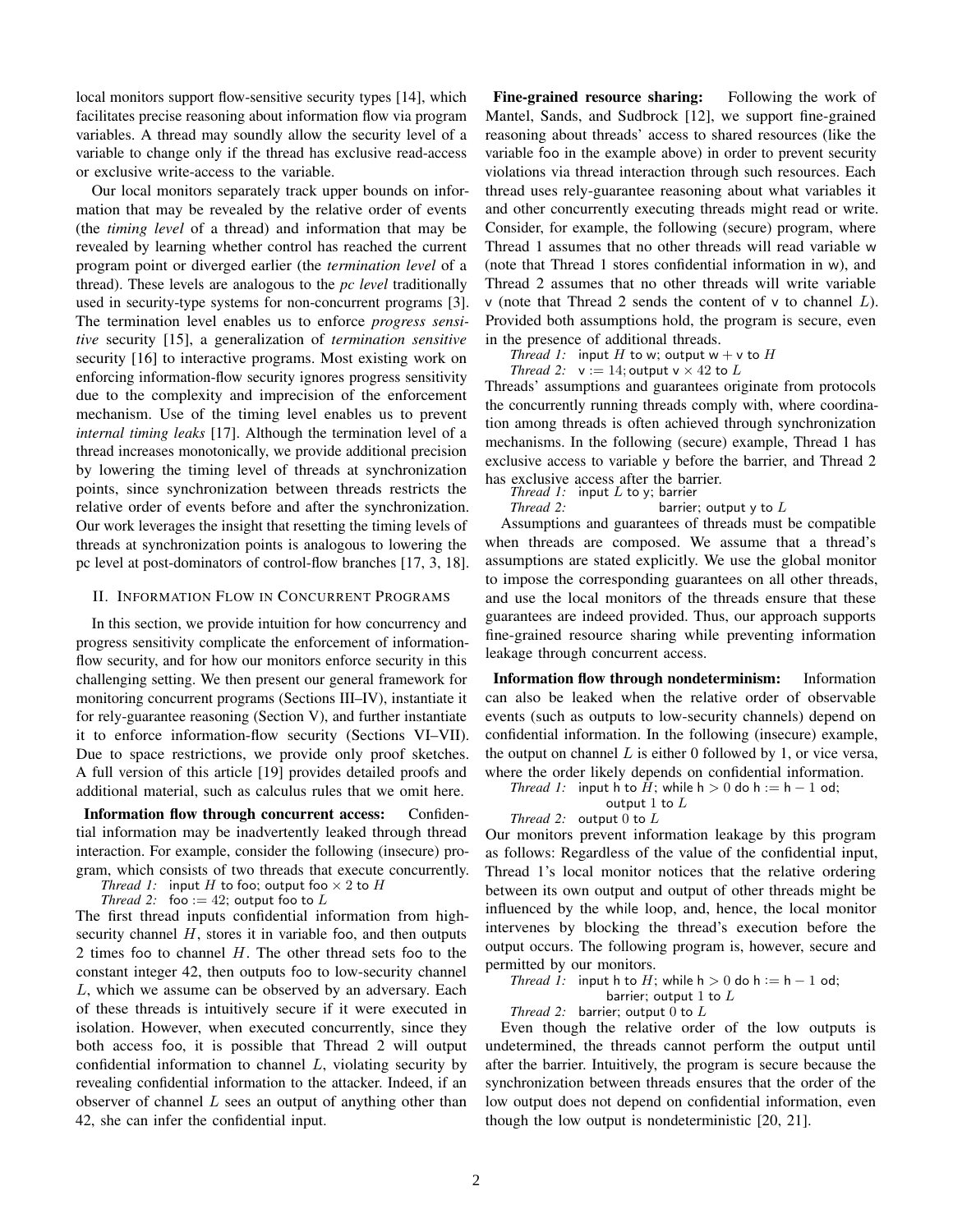To correctly and precisely track what information might be revealed by the relative timing of events, each local monitor tracks the *timing level*, a security level that is an upper bound on information that has influenced the timing of the thread's execution with respect to other threads. Since after synchronization, the relative timing of threads is independent of information that affected the timing before the synchronization, the timing level of a thread can be lowered immediately after synchronization. This is similar to information-flow control in single-threaded programs, where the *pc level* (a bound on the information that influences whether the current statement is executed) can be lowered at post-dominators of control flow decisions. That is, synchronization points are the post-dominators of concurrent programs, and allow a similar improvement in precision.

Precision of hybrid monitors: Our use of monitors improves the precision of security enforcement, since we consider the security of a single execution, and do not need to determine whether all possible program executions are secure. For example, our monitor permits complete execution of the following single-threaded program if the low input is positive. In contrast, a static analysis would have to classify this program as insecure, because executing it will leak confidential information if the low input is negative or zero.

input  $L$  to low;

if low  $> 0$  then input L to x else input H to x fi; output  $\times$  to  $L$ 

Progress sensitivity: If confidential information influences whether a program terminates, observing the termination or non-termination of a program can leak confidential information. This is exacerbated in interactive settings [15] (i.e., where the program produces observable events before the end of the program) and concurrent settings (where many threads may each reveal a small amount of information). For example, in the following (insecure) program, the program silently diverges after outputting a low value that is equal to the secret (i.e., it diverges without producing any further output). Thus, an observer of channel  $L$  can learn the secret by noting the last value output.

input  $H$  to high; low := 0; while 1 do output low to  $L$ ; if low<high then low  $:=$  low+1 else (while 1 do skip od) fi od

An additional concern is that an enforcement mechanism itself might reveal information. In the following (insecure) program, if the secret is positive, a monitor might intervene to prevent the insecure output of high to  $L$  by blocking the thread. As a consequence, the output of  $42$  to channel  $L$  would never occur and, hence, an observer of L could infer that the secret must be a positive value, once she realizes that 42 will not be output.

input  $H$  to high; if high  $> 0$  then output high to L else skip fi; output 42 to L

We prevent information leaks via termination and monitor interventions by tracking the *termination level* and *blocking level* of each thread within our local monitors. These are upper bounds on information that might have influenced, respectively, the termination behavior of loops and the blocking behavior of the monitor. By tracking these levels, we ensure that the termination and blocking behavior does not leak information.

#### III. MONITORED MULTI-THREADED COMPUTATIONS

We propose a formal model for multi-threaded programs that interact with their environment via channels and whose concurrent threads communicate with each other using shared memory. In our model, we reuse the concepts of modes and of mode states from [12] to facilitate rely-guarantee-style reasoning about the behavior of such programs.

The novelty of our model is that it supports reasoning about multi-threaded programs that are monitored. In our model, programs can be monitored at two levels: local monitors provide control over individual threads while global monitors provide control across threads. By lifting the concept of mode states to threads that are monitored, we enable rely-guarantee-style reasoning both about monitored programs and within monitors.

We recall the concepts of modes and of mode states in Section III-A, and also define a formal notation for mode state changes. In Section III-B, we introduce judgments that capture the behavior of local and global monitors. This provides the basis for lifting the concepts of mode states to multi-threaded programs that are monitored in Section III-C.

**Notation:** We denote the powerset of a set S by  $\mathcal{P}(S)$ . We use  $A \rightarrow B$  and  $A \rightarrow B$  to denote the set of all total functions and all partial functions, respectively, with domain A and range B. We denote the pre-image of a function  $f : A \rightarrow B$  by  $pre(f)$ , i.e.,  $pre(f) = \{a \in A \mid f(a) \in B\}$ . We denote the update of a function f by  $f[d \mapsto v]$ , where  $f[d \mapsto v](d) = v$  and  $f[d \mapsto v](d') = f(d')$  for  $d' \in pre(f) \setminus \{d\}.$ 

We refer to partial functions with domain  $\mathbb{N}_0$ , range A, and a finite pre-image of consecutive numbers starting at 0 as *lists over*  $A$ , and denote the set of all such lists by  $A^*$ . We use  $\epsilon$  to denote the empty list,  $l \cdot a$  to denote the list that results from appending an element  $a \in A$  to the end of a list  $l \in A^*$ , and  $l_1 \cdot l_2$  to denote the concatenation of two lists  $l_1, l_2 \in A^*$ . The function filter removes from a list over A those elements that do not satisfy a predicate  $p \subseteq A$ , i.e., filter( $p, \epsilon$ ) =  $\epsilon$ , filter( $p, l \cdot a$ ) = filter( $p, l \cdot a$  if  $a \in p$ , and filter(p, l·a) = filter(p, l) if  $a \notin p$ .

#### *A. Modes, Mode States, and Annotations*

We use *modes* [12] to capture a program developer's expectations about the environment in which a program shall run as well as his intentions. For instance, a program might be designed to use a particular communication protocol with its environment and, hence, a thread running such a program will provide the desired functionality only in an environment that complies with this protocol. Such a convention incorporates both an expectation (namely that the environment will follow the protocol) and an intention (namely that the thread itself is programmed correctly to follow the protocol).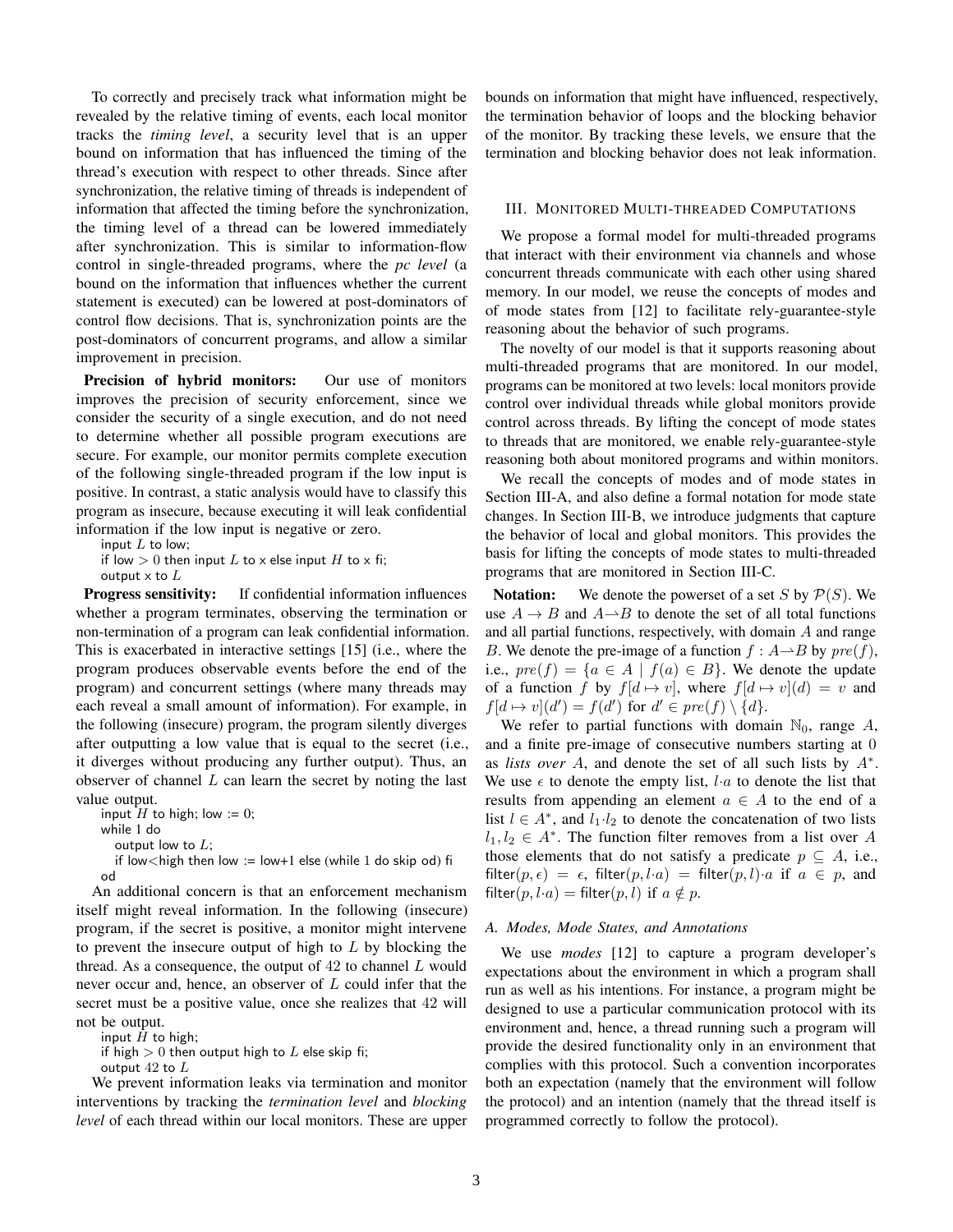In general, modes can be used to express assumptions and guarantees about arbitrary entities that are relevant for a program's behavior. In this article, we restrict ourselves to modes that express assumptions and guarantees about particular entities, namely program variables. More concretely, we focus on assumptions about which variables might be read and written by a thread's environment and the dual guarantees. We use Var to denote the set of all variables.

We use the symbols A-NR and A-NW to express the assumption that a particular variable will not be read and will not be written, respectively, by the environment of a given thread. Moreover, we use the symbols G-NR and G-NW to express the guarantee that a thread will not read and will not write, respectively, a particular variable. That is, the modes A-NR and G-NR are dual to each other, and so are the modes A-NW and G-NW. We refer to the modes A-NR and A-NW as the *no-read* and the *no-write assumption*. Moreover, we refer to the modes G-NR and G-NW as the *no-read* and the *no-write guarantee*. Formally, we define the *set of assumptions* by  $Asm = \{A-NR, A-NW\}$ , the set of guarantees by Gua = {G-NR, G-NW}, and the *set of all modes* by  $Mod = Asm \cup Gua$ .

We use *mode states* [12] to track which assumptions are made and which guarantees are provided. Formally, a mode state is a function  $mdst : Mod \rightarrow \mathcal{P}(Var)$  that returns the set of all variables that are in a given mode. Accordingly, we define the set of all mode states by  $M dSt = Mod \rightarrow \mathcal{P}(Var)$ .

We use terms of the form  $\text{acq}(mod, X)$  and rel $(mod, X)$ to specify that the mode mod is acquired and released, respectively, for all variables in the set  $X \subseteq Var$ . We call such terms *annotations* and define the set of all annotations by  $Ann = \{ \text{acq}(mod, X), \text{rel}(mod, X) \mid mod \in Mod, X \subseteq \emptyset \}$ Var}. For singleton sets of variables, we use a shorthand notation and write  $\text{acq}(mod, x)$  instead of  $\text{acq}(mod, \{x\})$ . Similarly, we write rel( $mod, x$ ) instead of rel( $mod, \{x\}$ ).

We introduce the predicate  $Has-Mode-In \subseteq Ann \times$  $P(Mod)$  to identify annotations with particular modes. We define this predicate by ann *Has-Mode-In* M iff ann ∈  ${a \in \{mod, X\}, \text{rel}(mod, X) \mid X \subseteq Var \land mod \in M}$  and the projection of a list of annotations  $\gamma$  to a set of modes M by  $\gamma \restriction M = \text{filter}(\lambda ann \in Ann : ann Has-Mode-In M, \gamma).$ 

To model the effects of annotations on mode states, we define the function  $update : (M dSt \times Ann) \rightarrow M dSt$  by

$$
update(mdst, \texttt{acq}(mod, X)) = \\ mdst[mod \rightarrow (mdst(mod) \cup X)]
$$

$$
update(mdst, \text{rel}(mod, X)) = \\ mdst[mod \rightarrow (mdst(mod) \setminus X)]
$$

Overloading notation, we lift the function  $update : (MdSt \times$  $Ann) \rightarrow M dSt$  to a function  $update : (M dSt \times Ann^*) \rightarrow$ MdSt on lists of annotations by  $update(mdst, \epsilon) = mdst$ and  $update(mdst, \gamma \cdot ann) = update(wplate(mdst, \gamma), ann),$ where  $mdst \in M dSt$ ,  $ann \in Ann$ , and  $\gamma \in Ann^*$ .

For instance, the annotation  $acq(A-NW, x)$  can be used to specify that a thread from now on runs under the assumption that variable x is not written by other threads,  $mdst(A-NW)$ equals the set of all variables for which the no-write assumption is made in mode state  $m\,dst$ , and, in particular,  $x \in (update(mdst, \text{acq}(A-NW, x)))(A-NW)$  holds.

## *B. Monitors and Events*

To control the behavior of individual threads, each thread is guarded by a *local monitor* which is invoked each time the thread performs a computation step. We use *local events* to capture information about computation steps needed by a local monitor. We denote the set of all local events by  $Ev$ , use  $\alpha \in Ev$  as a meta-variable, use *LMon* to denote the set of all possible internal states of local monitors, and use  $l$ mon  $\in LM$ on as a meta-variable for local monitor states.

We employ the judgment  $lmon \rightarrow_{perm}^{\delta,\alpha} lmon'$  to capture that a local monitor in state  $l$ mon  $\in LM$ on permits the combination of  $\alpha \in Ev$  and  $\delta \in Ann^{\star}$ . The local monitor's internal state is updated to  $lmon' \in LMon$ .

To control the behavior across threads, a multi-threaded program is guarded by one *global monitor*. We use *global events* to capture the information about such steps that is needed by the global monitor. We denote the set of all global events by  $GEv$ , use  $\beta \in GEv$  as a meta-variable, use  $GMon_n$  to denote the set of all possible internal states of global monitors for pool states with  $n$  threads, and identify the initial global monitor states in these sets by  $gmon_{init,n} \in GMon_n$ . We define the set of all global monitor states by  $GMon = \bigcup_{n \in \mathbb{N}_0} GMon_n$ and use  $gmon \in GMon$  as a meta-variable.

In this article, we use the global monitor only to control mode-state updates. To simplify our exposition, we assume that threads update their mode state only when synchronizing with other threads, and we consider only one synchronization primitive, namely *global barrier synchronization*. Consequently, the global monitor needs to be invoked only when the program passes a barrier and only needs to distinguish between two global events: sync for barrier synchronization and  $\epsilon$  for all other steps. Throughout this article, the set of all global events is  $GEv = \{\text{sync}, \epsilon\}$ . We use a function  $\chi : Ev \to GEv$  to extract the corresponding global event from a local event.

When passing a barrier, each alive thread requests changes to its mode state, and the global monitor decides if a given combination of requests by the individual threads is permissible. Moreover, the global monitor may decide to impose mode-state changes on threads that differ from the requested mode-state changes. We employ the judgment  $gmon \rightarrow \Gamma, \Delta gmon'$  to capture that a global monitor in state  $qmon \in GMon$  accepts the combination of mode-state-change requests modeled by  $\Gamma$ , imposes the mode-state changes modeled by  $\Delta$  in response, and updates its internal state to  $gmon'$ . Formally,  $\Gamma$  and  $\Delta$  are functions of type  $N \to Ann^*$ , where  $N \subseteq \mathbb{N}_0$  is a finite set. That is,  $\Gamma$  and  $\Delta$  return a list of annotations for each number in their pre-image. As explained later, whenever we use this judgment, N is the set of identifiers of all threads that are alive when the global monitor is invoked.

We provide a concrete instantiation of  $GMon_n$  and  $gmon_{init,n}$  together with a calculus for global monitor tran-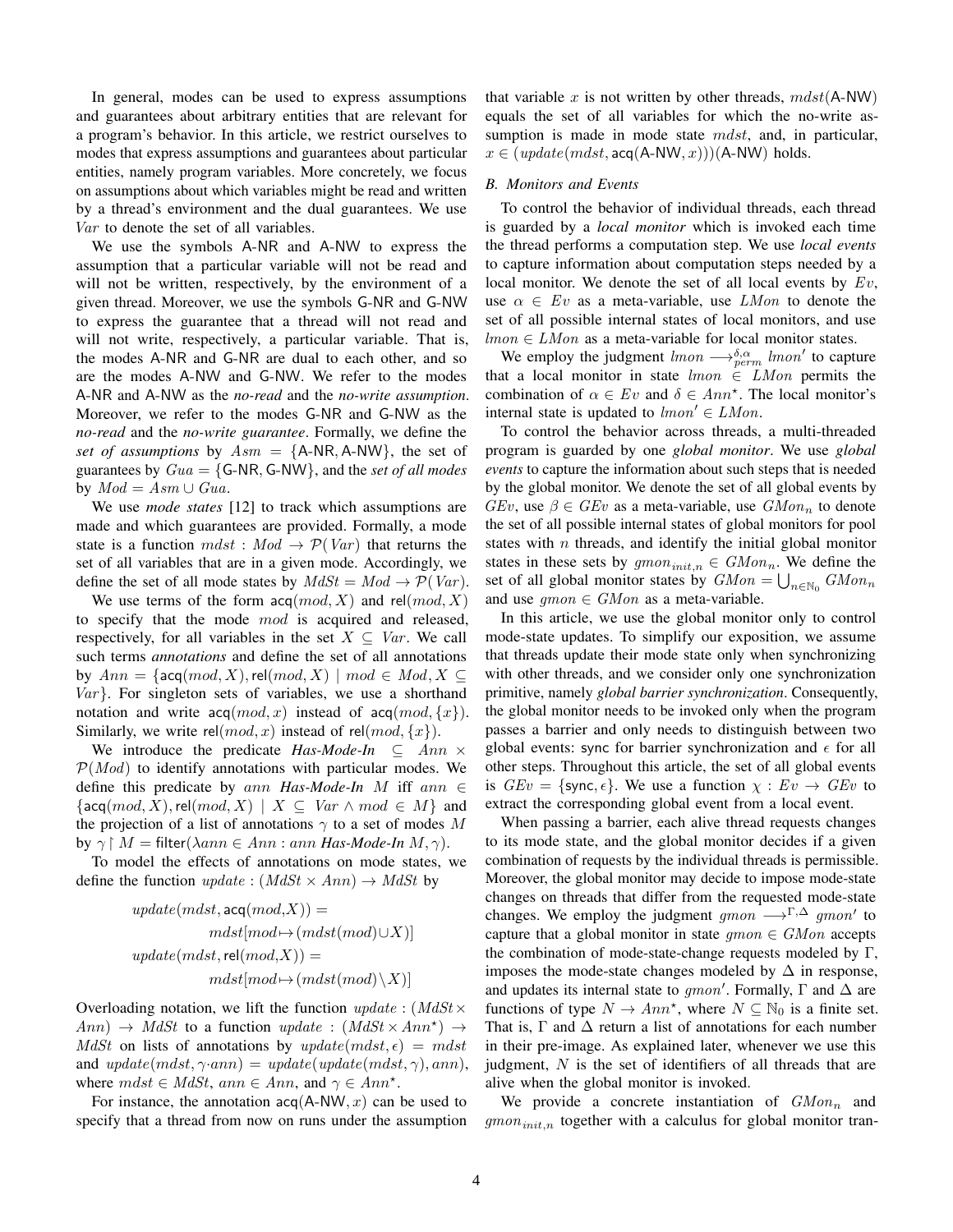sitions (i.e., for deriving  $gmon \rightarrow \Gamma, \Delta gmon'$ ) in Section V. In Section VI, we provide instantiations of  $Ev$  and of  $\chi$ . An instantiation of LMon and a calculus for local monitor transitions are presented in Section VII.

#### *C. Monitored, Multi-threaded Computations*

We capture control states of individual threads by terms that we call *commands*, use Com to denote the set of all commands, and express that a thread has terminated by the special command term  $\in Com$ .

We capture local states of individual threads by *thread states* and collections of the local states of multiple threads by *pool states*. Formally, a *thread state* is a triple [com, lmon, mdst], where  $com \in Com$ ,  $lmon \in LMon$ , and  $mdst \in MdSt$ . Accordingly, we define the set of all thread states by  $ThSt =$  $Com \times LMon \times MdSt$ . Formally, a *pool state* is a list of thread states. We define the set of all pool states with  $n$  threads by  $PSt_n = \{0, \ldots, n-1\} \rightarrow ThSt$  and define the set of all pool states with arbitrarily many threads by  $PSt = \bigcup_{n \in \mathbb{N}_0} PSt_n$ . We use  $thread \in ThSt$  as meta-variable for thread states and  $pool \in PSt$  as a meta-variable for pool states.

From a thread state  $thread = [com, lmon, mdst]$ , we retrieve its components with selector functions, defined by thread.com =  $com$ , thread.lmon =  $lmon$ , and thread.mdst = mdst. For instance,  $(pool(i))$ .mdst equals the mode state of the *i*th thread in the pool state *pool*.

We introduce the predicate  $Alive \subseteq ThSt$  to capture that a thread has not yet terminated by  $Alive(thread) \equiv$ thread.com  $\neq$  term. To retrieve the identifiers of those threads in a given pool state  $pool \in PSt$  that have not yet terminated and that have terminated, respectively, we define the functions alive :  $PSt \rightarrow \mathcal{P}(\mathbb{N}_0)$  and terminated :  $PSt \rightarrow \mathcal{P}(\mathbb{N}_0)$ by  $alive(pool) = \{i \in pre(pool) \mid Alice(pool(i))\}$  and terminated(pool) =  $pre(pool) \setminus alive(pool)$ .

Threads communicate with each other via a globally shared memory and with their environment via channels. We model the *state of the shared memory* by a function from variables to values and the history of prior communications on a given channel by a trace. Formally, we use Val to denote the set of all *values*, define the set of states of the shared memory by  $Mem = Var \rightarrow Val$ , and use Ch to denote the set of all *channels*. We model that a value  $v \in Val$  is received from channel  $ch \in Ch$  and that v is output on ch by the terms  $\mathsf{inp}(ch, v)$  and  $\mathsf{out}(ch, v)$ , respectively. We refer to such terms as *interactions* and denote the set of all interactions by IO. We call lists of interactions *traces*, define the set of all traces by  $Tr = IO^*$ , and use  $\tau \in Tr$  as a meta-variable for traces.

We capture the behavior of a program's environment by a *communication strategy*. A strategy determines which input the environment supplies to a program on a given channel after a sequence of prior interactions. Formally, a strategy is a function  $\sigma$  :  $(Tr \times Ch) \rightarrow Val$  such that  $\sigma(\tau, ch)$  is the value supplied next on channel ch if all prior interactions are captured by the trace  $\tau$ . We use  $\Sigma$  to denote the set of all such strategies.

Configurations: For capturing snapshots during program execution, we employ three layers of configurations: *global configurations*, *local configurations*, and *command configurations*, where global and local configurations incorporate the state of a global monitor and of a local monitor, respectively.

We use *global configurations* to model global snapshots during a program run. Formally, a global configuration  $gcnf$ is a quadruple  $\langle \langle pool, mem, \tau, gmon \rangle \rangle$ , where pool  $\in PSt$ ,  $mem \in Mem, \tau \in Tr, \text{ and } gmon \in GMon.$  In the global configuration  $gcnf$ , the pool state pool captures the local state of each thread of the multi-threaded program, the memory state mem captures the content of all memory locations, the trace  $\tau$  captures the inputs and outputs that have occurred so far, and *gmon* captures the internal state of the global monitor.

We use *local configurations* to capture the local view of individual threads during a run. Formally, a local configuration lcnf is a triple  $\langle thread, mem, \tau \rangle$  where thread  $\in$  ThSt,  $mem \in Mem$ , and  $\tau \in Tr$ . While the thread state thread models a thread's local state, mem and  $\tau$  model the content of the memory and the prior communications, respectively. In a global configuration  $\langle \langle pool, mem, \tau, gmon \rangle \rangle$ , the local configuration of thread i is  $\langle pool(i), mem, \tau \rangle$ .

We use *command configurations* to define the local effects of computation steps. Formally, a command configuration  $\operatorname{cnf}$ is a triple  $(com, mem, \tau)$ , where  $com \in Com, mem \in Mem$ , and  $\tau \in Tr$ . While *com* models a thread's internal state, *mem* and  $\tau$  model the memory content and the prior communications, respectively. The command configuration of a local configuration  $\langle [com, lmon, mdst], mem, \tau \rangle$  is  $(com, mem, \tau)$ .

We use  $GCnf$ ,  $LCnf$ , and  $CCnf$  to denote the set of all global, local, and command configurations, respectively.

**Judgments:** For capturing the effects of computation steps at the level of global, local, and command configurations, respectively, we employ the following three judgments:

$$
gcnf \rightarrow_{\sigma} genf' \qquad \text{lenf} \xrightarrow{\beta,\gamma,\delta} \text{lenf}' \qquad \text{conf} \xrightarrow{\alpha,\gamma} \text{conf}'
$$

A strategy  $\sigma \in \Sigma$  appears as a subscript of the arrow in all three judgments. It captures the communication strategy of the program's environment. For instance, the first judgment captures that a transition from a global configuration  $gcnf$  to a global configuration  $gcnf'$  is possible under the strategy  $\sigma$ . The arrow in the second judgment carries three additional annotations: a global event  $\beta \in GEv$  and two lists of annotations  $\gamma, \delta \in Ann^{\star}$  that serve different purposes. While  $\gamma$  captures which changes to its mode state a thread desires,  $\delta$ captures which mode state changes are imposed on the thread in response. The arrow in the third judgment carries as annotations a local event  $\alpha \in Ev$  and a list of annotations  $\gamma \in Ann^{\star}$  that captures which changes to its mode state a thread desires.

In the remainder of this section, we provide calculi for the judgments  $lcnf \stackrel{\beta,\gamma,\delta}{\longrightarrow}_{\sigma} lenf'$  and  $gcnf \rightarrow_{\sigma} genf'$ . An exemplary calculus for the judgment  $\overline{c}$  conf  $\rightarrow_{\sigma}^{\alpha,\gamma}$  conf' is provided in Section VI together with an instantiation of Com.

As usual, these calculi induce transition relations. For instance, the calculus for local configurations induces a fam-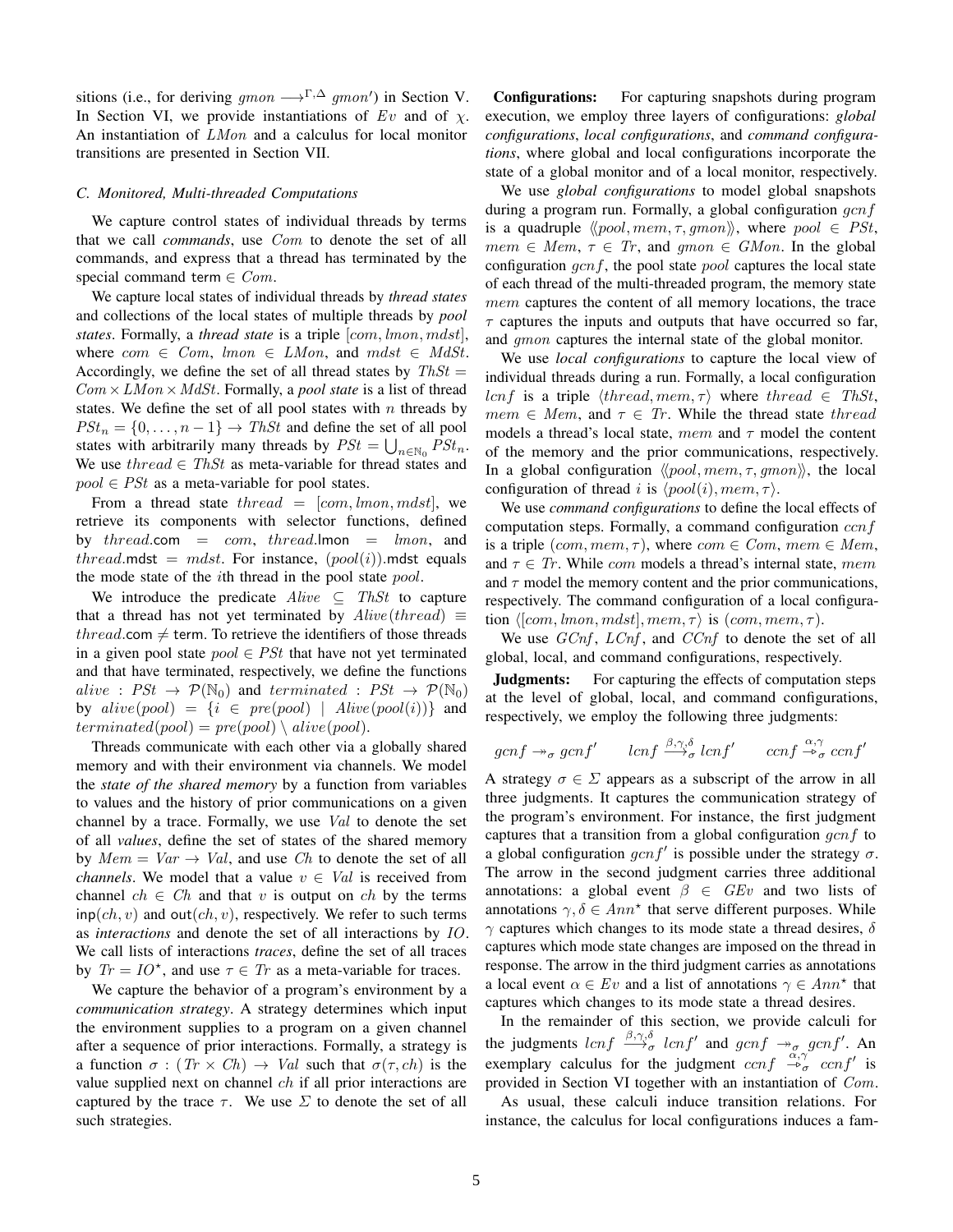ily of transition relations  $(\frac{\beta,\gamma,\delta}{\sigma})_{\beta \in GEv, \gamma,\delta \in Ann^{\star},\sigma \in \Sigma}$ , where  $\frac{\beta, \gamma, \delta}{\gamma}$  relates two local configurations  $lcnf$  and  $lcnf'$  iff lcnf  $\stackrel{\beta,\gamma,\delta}{\longrightarrow}_{\sigma}$  lcnf' is derivable. We use the usual notation for the reflexive, transitive closure of such relations, i.e., for instance,  $(\frac{\beta,\gamma,\delta}{\sigma})^*$  denotes the reflexive, transitive closure of  $\frac{\beta,\gamma,\delta}{\sigma}$ .

**Local Transitions:** The judgment  $lcnf \stackrel{\beta,\gamma,\delta}{\longrightarrow}_{\sigma} lcnf'$ defines which transitions between local configurations are possible. The only rule for deriving instances of this judgment is depicted in Fig. 1.

The judgment for transitions between command configurations in the first premise of the rule in Fig. 1 reflects that a thread's behavior is determined by the command that this thread is executing. In this article, we employ local monitors to guard the behavior of individual threads. Accordingly, the judgment for transitions between local monitor states is used in the second premise to capture that the local monitor must deem the step acceptable. Note that the transition between local monitor states is based on  $\delta$  and not on  $\gamma$ , i.e., it is based on the mode state changes imposed on the thread, not on the mode state changes requested by the thread. Also note that  $\delta$  is used to update the mode state in the third premise. The global event  $\beta$  is extracted from the local event  $\alpha$  using the function  $\chi: Ev \to GEv$  in the last premise of the rule.

Global Transitions: Transitions between global configurations are captured by the judgment  $gcn\bar{f} \rightarrow_{\sigma} gcn\bar{f}'$ . To simplify our presentation, we make three restrictions. First, we assume that the process structure is static, i.e., if  $\langle \langle pool, mem, \tau, gmon \rangle \rangle \rightarrow_{\sigma}^{\bullet} \langle \langle pool', mem', \tau', gmon' \rangle \rangle$  then  $\text{pre}(\text{pool}') = \text{pre}(\text{pool})$ . Second, we assume that threads are scheduled nondeterministically. Third, as stated before, we assume that barrier synchronization is the only synchronization primitive and that threads only request changes to their mode state when they pass a barrier.

The two rules for deriving instances of the judgment  $gcnf \rightarrow_{\sigma} gcnf'$  are depicted in Fig. 2. The first rule captures steps by individual threads, and the second rule captures a barrier synchronization across all threads.

According to the first rule in Fig. 2, an alive thread  $i$ (first premise) may be chosen nondeterministically to perform a computation step (second premise). This step must not involve synchronization (third premise), must neither request nor impose mode state changes (fourth premise), and must not affect the global monitor state (fifth premise). Such a step by an individual thread might affect the thread's control state, the state of the local monitor supervising this thread, the shared memory, and the trace. It cannot affect the mode state of this thread (since  $\delta = \epsilon$ ), the local states of other threads (conclusion of the rule), and the global monitor state (since  $gmon' = gmon$ ).

The second rule in Fig. 2 captures synchronization steps. This rule requires that all alive threads jointly pass a barrier (last premise of the rule), which faithfully reflects the intuition of a barrier synchronization. In order to perform a synchronization step, at least one thread must be alive (first premise). The function  $\Gamma$  captures which mode state changes are requested by

the individual alive threads (last premise). That is,  $\Gamma(i)$  is the list of annotations capturing the mode state changes requested by the *i*th thread, where  $i \in alive(pool)$ . The function  $\Delta$ captures the mode state changes that are imposed on the individual threads (last premise). Which mode state changes are imposed on the individual threads in response to their requests is determined by the global monitor (third premise). Note that the set of threads cannot change during a synchronization step (fourth premise) and that the thread states of terminated threads remain unmodified (fifth premise). Also note that a synchronization step cannot affect the shared memory or the trace (conclusion of the rule). Synchronization steps can only affect the thread state of all alive threads and the state of the global monitor (conclusion of the rule).

**Reachability:** We say that *a global configuration gcnf<sup>'</sup> is reachable from a global configuration* gcnf *under a strategy*  $\sigma$  iff gcnf $(\rightarrow_{\sigma})^*$  gcnf<sup>'</sup> holds. We assume that runs of multi-threaded programs start in an initial memory mem<sub>init</sub> that assigns a dedicated value  $v_{init} \in Val$  to all variables (i.e.,  $\forall x \in Var : mem_{init}(x) = v_{init}$ ) and with an empty initial trace  $\tau_{init}$  (i.e.,  $\tau_{init} = \epsilon$ ). We say that *a global configuration* gcnf<sup>0</sup> *is reachable from a pool state* pool *under a strategy*  $\sigma$  iff gcn f' is reachable from the global configuration  $\langle \langle pool, mem_{init}, \tau_{init}, gmon_{init,n} \rangle \rangle$  under  $\sigma$ , where  $n = |pre(pool)|$ . We use  $greach_{\sigma}(gcnf)$  and  $reach_{\sigma}(pool)$  to denote the set of all global configurations reachable from  $gcnf \in GCnf$  and  $pool \in PSt$ , respectively, under  $\sigma \in \Sigma$ .

## IV. SEMANTICS OF MODES

We formally define what it means for a thread to provide a guarantee and what it means for an assumption to be justified. While we define the semantics of G-NR and G-NW in terms of transitions between local configurations, we define the semantics of A-NR and A-NW for a given thread in terms of guarantees given by other threads in a global configuration. Based on the formal semantics of modes, we define conditions that allow one to soundly exploit assumptions when reasoning about the behavior of multi-threaded programs.

Semantics of G-NW and G-NR: We say that *a local configuration*  $lcnf = \langle thread, mem, \tau \rangle$  *provides the no-write guarantee for a variable*  $x$  iff the value of  $x$  will remain unmodified by each next possible step of the thread. This requirement is captured by the following formula:

> $\forall \sigma \in \Sigma : \forall \beta \in GEv : \forall \gamma, \delta \in Ann^* :$  $\forall \langle thread', mem', \tau' \rangle \in LCnf :$  $\langle thread, mem, \tau \rangle \stackrel{\beta,\gamma,\delta}{\longrightarrow}_{\sigma} \langle thread',mem', \tau' \rangle$  $\implies mem'(x) = mem(x)$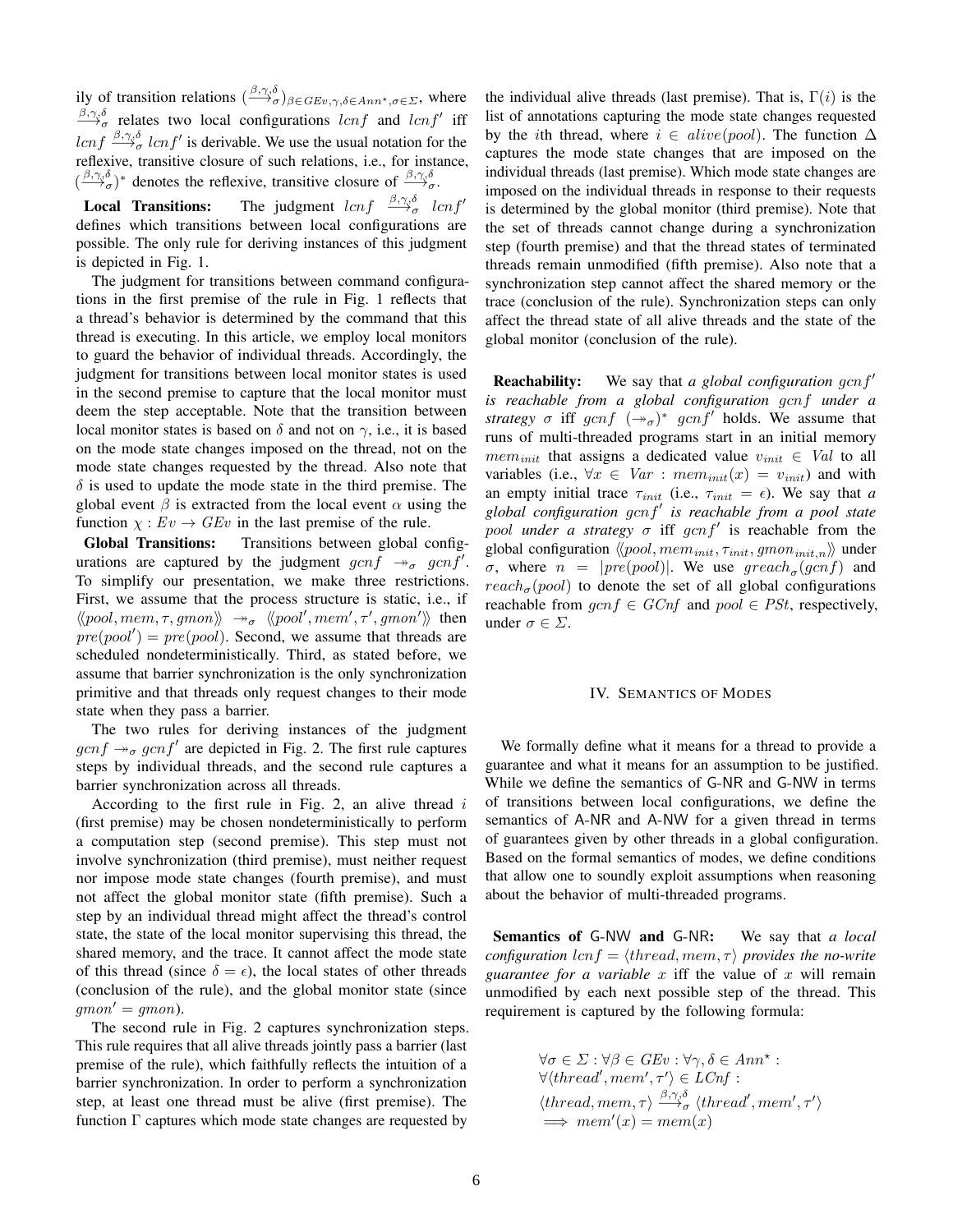$$
\frac{(com, mem, \tau) \xrightarrow{\alpha, \gamma} (com', mem', \tau') \quad lmon \longrightarrow_{perm}^{\delta, \alpha} lmon' \quad mdst' = update(mdst, \delta) \quad \beta = \chi(\alpha)}{\langle [com, lmon, mdst], mem, \tau \rangle \xrightarrow{\beta, \gamma, \delta} \langle [com', lmon', mdst'], mem', \tau' \rangle}
$$

Fig. 1. Transitions between local configurations

$$
\frac{i \in alive(pool) \qquad \langle pool(i), mem, \tau \rangle \stackrel{\beta, \gamma, \delta}{\longrightarrow_{\sigma}} \langle thread', mem', \tau' \rangle \qquad \beta = \epsilon \qquad \gamma = \delta = \epsilon \qquad gmon' = gmon' \qquad \langle pool, mem, \tau, gmon \rangle \rightarrow_{\sigma} \langle pool[i \mapsto thread'], mem', \tau', gmon' \rangle}
$$

 $alive(pool) \neq \emptyset$   $\Gamma, \Delta: alive(pool) \longrightarrow Ann^*$  $gmon \longrightarrow^{\Gamma,\Delta} gmon'$  $pool' \in PSt_{|pre(pool)|}$  $\forall j \in terminated(pool): pool'(j) = pool(j) \quad \forall i \in alive(pool): (\langle pool(i),mem, \tau \rangle \stackrel{\text{sync}, \Gamma(i), \Delta(i)}{\longrightarrow_{\sigma}} \langle pool'(i),mem, \tau \rangle)$  $\langle\!\langle pool, mem, \tau, gmon \rangle\!\rangle \rightarrow_\sigma \langle\!\langle pool', mem, \tau, gmon' \rangle\!\rangle$ 

Fig. 2. Transitions between global configurations

We say that *a local configuration*  $lcnf = \langle thread, mem, \tau \rangle$ *provides the no-read guarantee for a variable* y iff

$$
\forall \sigma \in \Sigma : \forall \beta \in GEv : \forall \gamma, \delta \in Ann^* : \forall \langle thread, mem', \tau' \rangle \in LCnf : \forall v \in Val : \langle thread, mem, \tau \rangle \xrightarrow{\beta, \gamma, \delta} \langle thread', mem', \tau' \rangle \Rightarrow \langle thread, mem[y \mapsto v], \tau \rangle \xrightarrow{\beta, \gamma, \delta} \langle thread, mem' \rangle \lor \langle thread, mem[y \mapsto v], \tau \rangle \xrightarrow{\beta, \gamma, \delta} \langle thread, mem'[y \mapsto v], \tau' \rangle
$$

That is, a no-read guarantee for a variable  $y$  ensures that changing the value of  $y$  before a computation step does not alter the effects of this computation step. The two disjuncts on the right-hand side of the implication correspond respectively to the cases where  $y$  is overwritten and where  $y$  is not overwritten in a computation step.

*A local configuration*  $lcnf = \langle [com, lmon, mdst], mem, \tau \rangle$ *provides its guarantees* iff it provides the no-write guarantee for each variable  $x \in mdst(G-NW)$  and the no-read guarantee for each  $y \in mdst$  (G-NR). Consequently, if *lcnf* provides its guarantees then the values of all variables in  $mdst$ (G-NW) will remain unchanged by the thread's next step and the values of all variables in  $mdst$ (G-NR) will not affect the thread's next step. We say that *a thread state* thread *provides its guarantees* iff, for all  $mem \in Mem$  and all  $\tau \in Tr$ , the local configuration  $\langle thread, mem, \tau \rangle$  provides its guarantees. Moreover, we say that  $gcnf = \langle \langle pool, mem, \tau, gmon \rangle \rangle$  *provides its guarantees* iff  $pool(i)$  provides its guarantees for all  $i \in pre(pool)$ .

Semantics of A-NW and A-NR: Given a global configuration  $gcnf = \langle \langle pool, mem, \tau, gmon \rangle \rangle$ , we say that  $gcnf$ *justifies the assumption* A-NW *of a thread*  $i \in pre(pool)$ *about a variable* x iff every other alive thread has acquired the mode G-NW for x. Similarly, we say that gcnf *justifies the assumption* A-NR *of a thread*  $i \in pre(pool)$  *about a variable* y iff every other alive thread has acquired the mode  $G-NR$  for  $y$ .

*A* global configuration gcn  $f = \langle \langle pool, mem, \tau, gmon \rangle \rangle$ *justifies its assumptions* iff *gcn f* justifies both the assumption A-NW about each variable in  $(pool(i))$ .mdst(A-NW) and the assumption A-NR about each variable in  $(pool(i))$ .mdst(A-NR) for all  $i \in pre(pool)$ . Note that assumptions of all threads, including terminated threads, must be justified. In contrast, only alive threads need to explicitly provide the dual guarantees for assumptions of other threads. Terminated threads need not acquire the modes G-NW and G-NR because, it is clear that they will not be able to write or read variables in the future.

Sound use of modes: We say that *a global configuration* gcnf ensures a sound use of modes iff, for each strategy  $\sigma \in \Sigma$ , each reachable global configuration  $gcnf' \in {\textit{greach}}_{\sigma}(\textit{gcnf})$ provides its guarantees and justifies its assumptions.

Moreover, we say that *a pool state* pool *ensures a sound use of modes* if  $\langle \langle pool, mem_{init}, \tau_{init}, gmon_{init,n} \rangle \rangle$  ensures a sound use of modes. If a pool state pool ensures a sound use of modes then, at each intermediate state during each possible run, each assumption made is justified by guarantees that are, indeed, provided. Hence, all assumptions made can be exploited soundly when reasoning about possible behaviors.

# V. A MONITORING FRAMEWORK

We propose a framework for monitoring multi-threaded programs based on our model of computation from Section III. Our monitoring framework consists of the definition of a global monitor and of a local monitor. The role of these monitors is complementary. Our global monitor ensures that assumptions made by threads are, indeed, justified. Our local monitor ensures that an individual thread, indeed, provides the guarantees that it promises to provide. The combination of one global monitor and a local monitor at each thread jointly ensure a sound use of modes and, hence, the soundness of modular, rely-guaranteestyle reasoning about the behavior of multi-threaded programs.

Our local monitor can be specialized to enforce additional properties. By exploiting assumptions, local monitors can not only establish properties of individual threads, but also global properties of entire multi-threaded programs. We present a specialization of local monitors for information-flow control in Section VII and demonstrate that this specialization soundly enforces end-to-end information-flow security.

Global Monitoring of Multi-threaded Programs: We define a global monitor that grants all acquisitions and releases of assumptions exactly as desired by each thread. In addition, our global monitor ensures that all assumptions of all threads are justified. To justify all assumptions, guarantees might be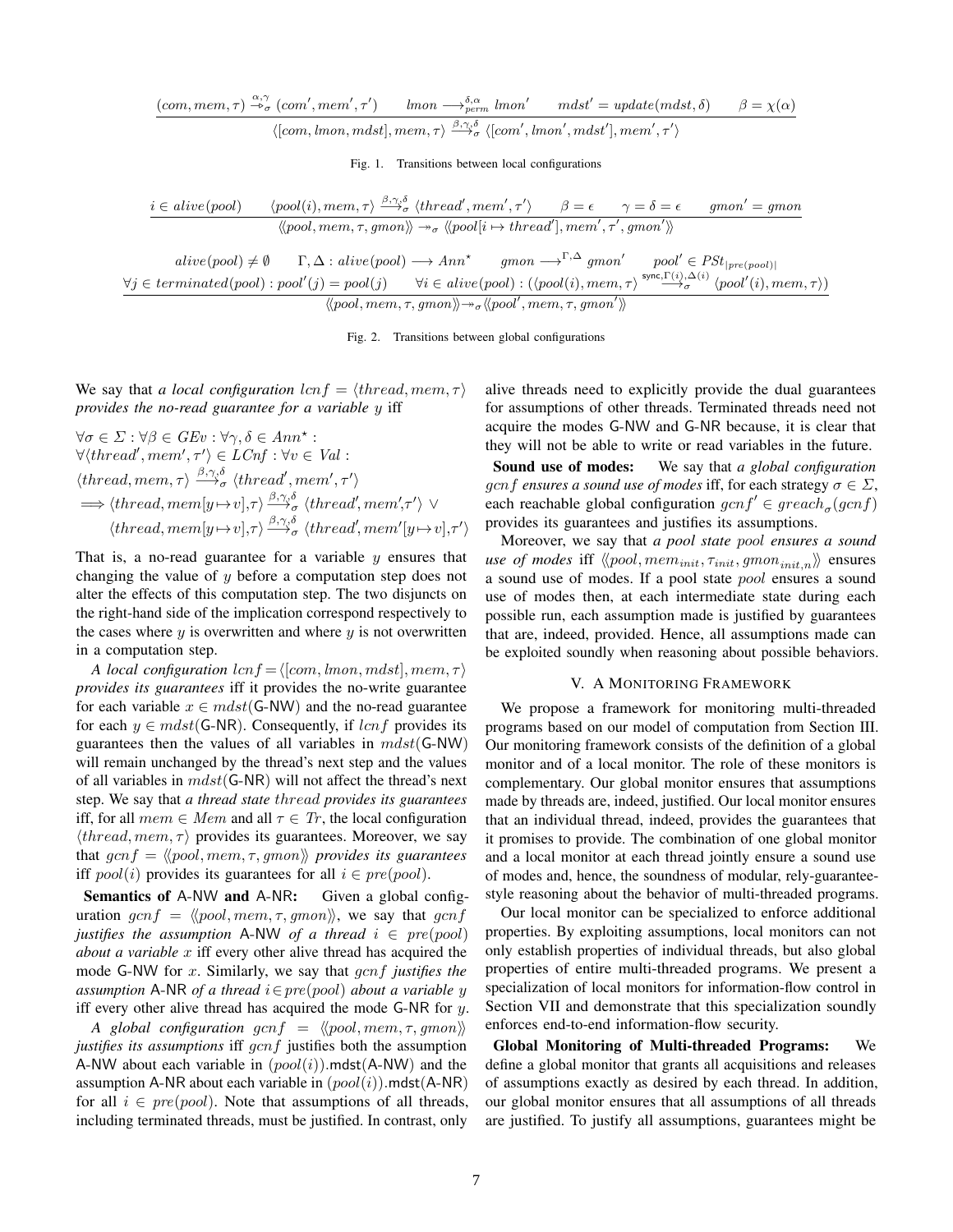needed that differ from the guarantees that the individual threads desire to provide. Consequently, our global monitor cannot always grant modifications of guarantees according to these desires.

Our global monitor keeps track of both the assumptions that each alive thread currently makes and the assumptions that each terminated thread had made when it terminated. Formally, *a global monitor state for* n *threads* is a function that returns a mode state for each thread identifier in  $\{0, \ldots, n-1\}$ . Accordingly, we instantiate the *set of all global monitor states for n threads* by  $GMon_n = \{0, ..., n-1\} \longrightarrow MdSt$  and  $gmon_{init,n} \in \mathbb{G}Mon_n$ , the *initial global monitor state for* n *threads*, by  $gmon_{init,n}(i) = \{\}$  for all  $i \in \{0, ..., n-1\}$ .

We say that *a global monitor state*  $g$ *mon*  $\in$  *GMon*  $(\text{recall } GMon = \bigcup_{n \in \mathbb{N}_0} GMon_n)$  *is compatible with a pool state pool*  $\in$  *PSt* iff  $pre(gmon) = pre(pool)$  and if  $(gmon(i))(mod) = (pool(i)).$ mdst $(mod)$  for each  $i \in$  $pre(pool)$  and  $mod \in Asm$ .

When threads modify their mode state, the global monitor state is updated accordingly. To capture such updates of the global monitor state, we define the function gmon-update :  $(GMon \times (N_0 \rightarrow Ann^*)) \longrightarrow GMon$  by

$$
gmon-update(gmon, \Gamma) =
$$
  
\n
$$
\lambda i \in pre(gmon) :\nif i \in pre(\Gamma) then update(gmon(i), (\Gamma(i) \upharpoonright Asm))\nelse gmon(i)
$$

Note that acquisitions and releases of guarantees in  $\Gamma(i)$  are ignored when updating the global monitor state. Our global monitor does not keep track of which guarantees threads provide.

Our global monitor uses its internal state to determine which guarantees must be imposed on each individual thread. To determine the list of annotations that our global monitor imposes on the individual threads, we define the function  $gmon\text{-}impose : (GMon \times (\mathbb{N}_0 \rightarrow Ann^*)) \longrightarrow (\mathbb{N}_0 \rightarrow Ann^*)$ by

 $gmon\text{-}impose(gmon',\Gamma) =$ let  $NW = \lambda i \in pre(gmon')$ :  $\bigcup \{ (gmon'(j))$ (A-NW)  $| j \in pre(gmon') \setminus \{i\} \}$  $NR = \lambda i \in pre(gmon')$ :  $\bigcup \{ (gmon'(j))$ (A-NR)  $| j \in pre(gmon') \setminus \{i\} \}$ in  $\lambda i \in pre(\Gamma) : (\Gamma(i) \upharpoonright Asm)$  $rac{a c q(G-NW, NW(i)) \cdot ac q(G-NR, NR(i))}{a c q(G-NR, NR(i))}$  $\cdot$ rel(G-NW, pre(gmon') \ NW(i))  $\cdot$ rel(G-NR, pre(gmon') \ NR(i))

For each pair  $(gmon', \Gamma)$  with  $pre(\Gamma) \subseteq pre(gmon')$ , the function gmon-impose is well defined and returns a function with the same pre-image as Γ.

Fig. 3 presents our global monitor. It is the only rule for deriving instances of the judgment for transitions between global monitor states. In the first premise of this rule, the function *qmon-update* is used to update the global monitor state based on the acquisitions and releases of assumptions in Γ. The second premise ensures that the global monitor is aware

$$
\frac{gmon' = gmon\text{-}update(gmon, \Gamma)}{\text{pre}(\Gamma) \subseteq \text{pre}(gmon) \qquad \Delta = gmon\text{-}impose(gmon', \Gamma)} \\ gmon \rightarrow^{\Gamma, \Delta} gmon'
$$

Fig. 3. Transitions between global monitor states

of all threads that request mode state changes. In the third premise, the function gmon-impose is used to determine  $\Delta$ , i.e., the mode state changes to be imposed on all threads that requested mode state changes. Due to the second premise of the rule, *gmon-impose* is well defined for the arguments used.

Note that, for each  $i \in pre(gmon')$  and each assumption in  $gmon'(i)$ , the corresponding guarantee is acquired in  $(gmon\text{-}impose(gmon',\Gamma))(j)$  for all  $j \in pre(\Gamma) \setminus \{i\}$ . That is, programs do not need to explicitly contain annotations to acquire guarantees, since guarantees will be imposed on threads if needed. This means that no program analysis or human effort is required to determine the guarantees that threads provide. Annotations for assumptions, however, do need to be provided explicitly. There are practical analyses that can infer, e.g., whether a memory location is thread-local (i.e., exclusively accessed by a thread). Such analyses might be suitable building blocks to infer assumption annotations for programs.

Note also that guarantees are acquired in  $(gmon\text{-}impose(gmon',\Gamma))(i)$  even if the *i*th thread is providing these guarantees already. Analogously, guarantees are released even if the ith thread is not providing them. Such unnecessary acquisitions and releases of guarantees could be avoided by letting the global monitor keep track of the guarantees that the individual threads provide. We refrain from elaborating this optimization here in more detail.

Local Monitoring of Individual Threads: Our local monitor keeps track of assumptions that a monitored thread makes and of guarantees that a thread provides. In this section, we assume that the state of a local monitor incorporates a mode state, but otherwise leave local monitor states under-specified. We use *lmon*.mdst to denote the mode state within *lmon*  $\in$ LMon, and we say that *a thread state* [com, lmon, mdst] is *well formed* iff  $lmon.mdst = mdst$  holds.

We say that *a calculus for local monitor transitions properly tracks modes* iff the derivability of  $l$ *mon*  $\longrightarrow_{perm}^{\delta,\alpha}$   $l$ *mon*<sup>'</sup> implies  $lmon'$ .mdst =  $update(lmon.mdst, \delta)$ . Moreover, we say that *a calculus for local monitor transitions enforces guarantees* iff it ensures that every well-formed thread state provides its guarantees. We leave the calculus for local monitor transitions unspecified. Such a calculus and a concrete definition of LMon are provided in Section VII.

Sound Use of Modes: We say that *a global configuration*  $gcnf = \langle \langle pool, mem, \tau, gmon \rangle \rangle$  *is well formed* iff gmon is compatible with *pool* and  $pool(i)$  is a well-formed thread state for each  $i \in pre(pool)$ .

The following theorem states that our framework soundly enables rely-guarantee-style reasoning. This result is conditional on two assumptions about the calculus for local monitor transitions, which we discharge in Section VII (see Theorem 2).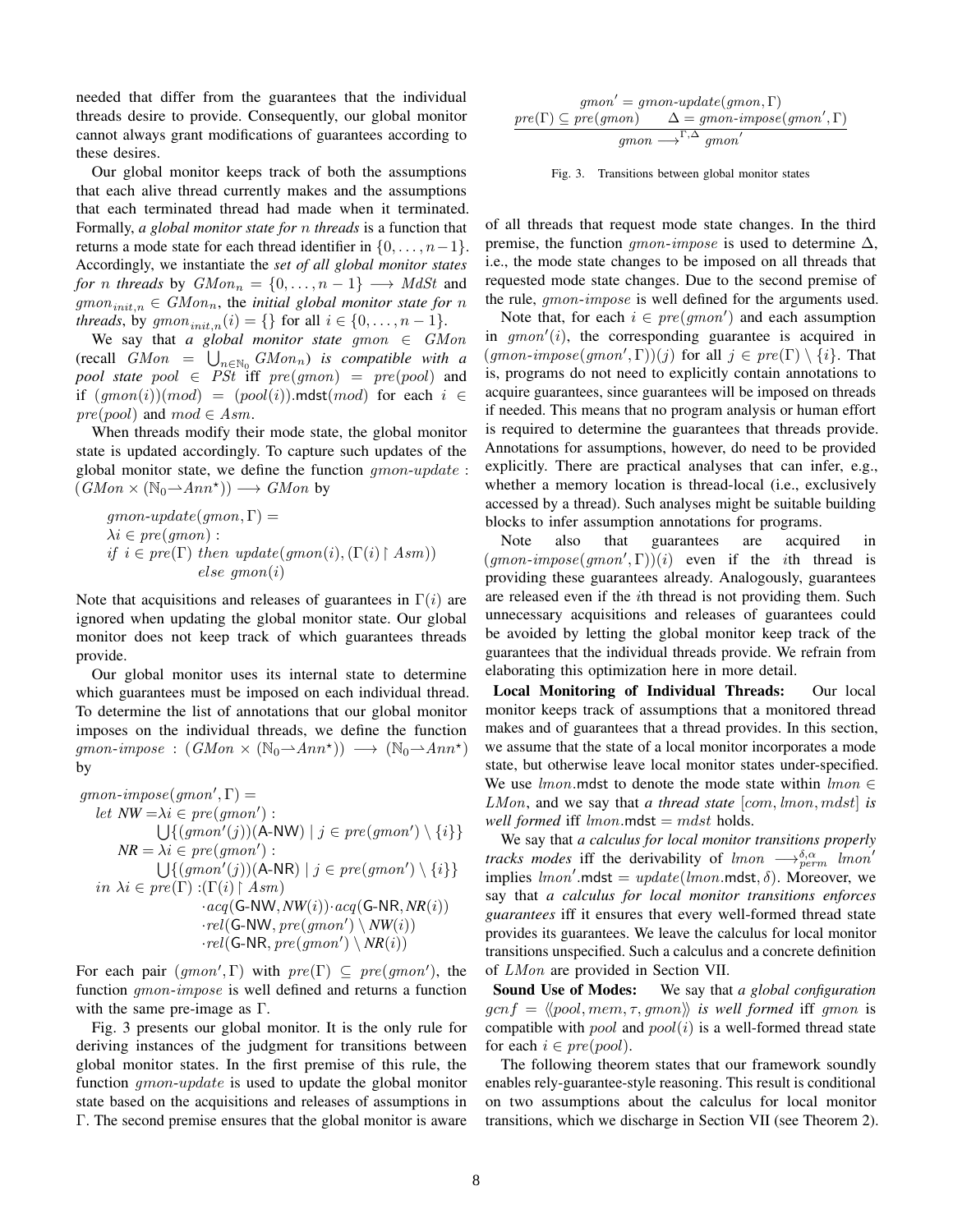Theorem 1. *Let* gcnf *be a well-formed global configuration that justifies its assumptions. If the calculus for local monitor transitions properly tracks modes and enforces guarantees then* gcnf *ensures a sound use of modes.*

*Proof sketch:* Well-formedness is an invariant for global configurations and justifying all assumptions is an invariant for well-formed global configurations if the calculus for local monitor transitions properly tracks modes. From these invariants, we conclude that every global configuration  $qcnf'$ that is reachable from  $qcnf$  is also well formed and justifies its assumptions by induction on the number of steps from gcnf to gcnf'. From the well-formedness of gcnf<sup> $\int$ </sup> and the assumption that the calculus for local monitor transitions enforces guarantees, we conclude that  $gcnf'$  provides its guarantees. Hence,  $gcnf$  ensures a sound use of modes.

# VI. EXAMPLE PROGRAMMING LANGUAGE

As an example language, we use a simple concurrent imperative language that supports multi-threading, communication between threads using shared memory, coordination between threads using barrier synchronization, and interaction between a program and its environment using channels.

**Expressions:** We use  $Exp$  to denote the set of expressions in our language and leave this set under-specified. We assume that the expressions are free of side effects, and use judgment e, mem  $\Downarrow v$  to model that  $e \in Exp$  evaluates to  $v \in Val$  in memory state  $mem \in Mem$ . Function  $vars: Exp \rightarrow \mathcal{P}(Var)$ retrieves from an expression  $e \in Exp$  a set of variables that contains all variables that the value of e might depend on. That is, for all  $e \in Exp$  and mem, mem'  $\in Mem$ , we have

$$
(\forall x \in vars(e) : mem(x) = mem'(x))
$$
  

$$
\implies (e, mem \Downarrow v) \implies (e, mem' \Downarrow v)
$$

Commands: The *set of commands* Com is defined by:

$$
com ::= x := e | \text{ skip} | com; com |
$$
  
if e then com else com fi | while e do com od |  
input ch to x | output e to ch | // $\gamma$  | barrier |  
stop | join | more e do com od | term

where  $x \in Var$ ,  $e \in Exp$ ,  $ch \in Ch$ , and  $\gamma \in Ann^{\star}$ . Terms of the form stop, join, more  $e$  do  $com$  od, and term capture snapshots of the control state at intermediate computation points, and are not meant to be part of the surface syntax. The sub-language without these terms is the programming language to be used by a programmer.

The behavior of assignments, skip, semicolon, conditionals, and loops is as usual. A command input  $ch$  to x reads the next input from the channel  $ch$  into the variable  $x$ , and a command output  $e$  to  $ch$  sends the value of the expression  $e$  on the channel  $ch$ . The command barrier causes a thread to block until all non-terminated threads jointly pass the barrier. Annotations that request a mode state change are placed as a comment in front of barrier commands as, e.g., in  $\sqrt{\epsilon}$  acq(A-NR, x)  $\sqrt{\epsilon}$  barrier; skip. The control state stop models that the execution of a subprogram has completed. The control state join models that the join point of a conditional has

been reached. The control state more e do com od models that a loop with the guard  $e$  and the body  $com$  has been entered and that it will be decided next whether to execute the body or to leave the loop. Finally, the control state term models that the execution of an entire program has terminated.

Local Events: We define the *set of local events* Ev for our example language by the grammar:

$$
\alpha ::= \mathsf{a}(x, e) | \mathsf{s} | \mathsf{b}(e, com_1, com_2) | join |
$$
\n
$$
\mathsf{enter}(e, com) | more(e, com) | leave(e, com) |
$$
\n
$$
\mathsf{input}(x, ch, v) | output(ch, e, v) | sync | term
$$

and  $\chi : Ev \to GEv$ , the abstraction function from local events to global events, as follows:

$$
\chi(\alpha) = \begin{cases} \text{sync} & \text{if } \alpha = \text{sync} \\ \epsilon & \text{otherwise} \end{cases}
$$

A local event  $a(x, e)$  models that the value of  $e \in Exp$  is being assigned to  $x \in Var$ . The local event s models that a skip command is being executed. A local event  $b(e, com_1, com_2)$ models that a conditional with guard  $e \in Exp$  and the branches  $com_1$  and  $com_2$  is being executed, where  $com_1$  and  $com_2$  are the "then" and "else" branches respectively. The local event join models that the join point of a conditional is being passed. The local event enter $(e, com)$  models that a loop while  $e$  do  $com$  od is being entered. A local event more $(e, com)$  models that the guard  $e \in Exp$  of a loop with body *com* has evaluated to a non-zero value, and the loop body com is being entered. The local event leave $(e, com)$  models that a loop with guard  $e \in Exp$  and with body com is being left. A local event output(ch, e, v) models that a value  $v \in Val$  resulting from the evaluation of expression  $e \in Exp$  is being output to channel  $ch \in Ch$ . A local event input $(x, ch, v)$  models that  $v \in Val$ is being received from  $ch \in Ch$  and stored in  $x \in Var$ . The local events sync and term model that a barrier is being passed and that the thread is about to terminate, respectively.

Note that our language for local events closely resembles the syntax of our programming language, though there is no one-to-one correspondence. Note also that some of our local events capture information that goes beyond the actual next computation step. For instance,  $b(e, com_1, com_2)$  provides complete information about both branches of a conditional. That is, this local event captures information about the next computation steps, about computation steps that will occur sometime in the future, and about computation steps that would have occurred if the control flow were resolved differently.

Formal Semantics: Fig. 4 shows selected inference rules for the calculus that defines which transitions on command configurations are possible. The first two rules capture the execution of assignments and skip. The third rule captures the passing of a barrier. The fourth rule captures the choice of a branch in a conditional. It inserts join into the resulting control state to mark the join point. The fifth rule captures the passing of a join point. All rules are shown in the full version, including rules for sequential composition, loops, input and output, and termination of programs.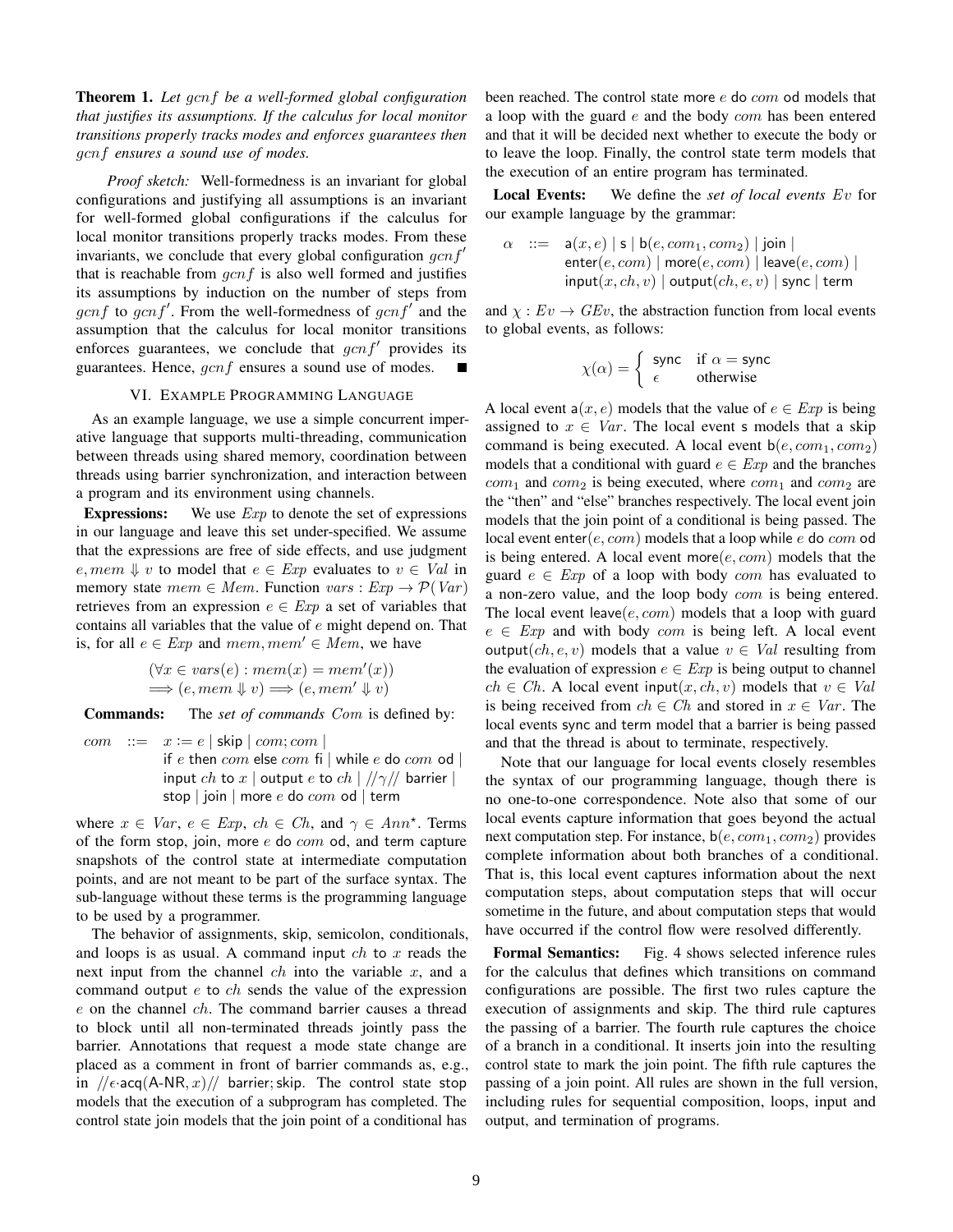$e, mem \Downarrow v$ 

$$
\overbrace{(x := e, mem, \tau) \xrightarrow{a(x,e), \epsilon} (\text{stop}, mem[x \mapsto v], \tau)}^{\text{a(x,e)}, \epsilon} \overbrace{(\text{skip}, mem, \tau) \xrightarrow{s, \epsilon} (\text{stop}, mem, \tau)}^{\text{sign}, \tau} \overbrace{(\text{skip}, mem, \tau) \xrightarrow{s, \epsilon} (\text{stop}, mem, \tau)}^{\text{sign}, \gamma} \overbrace{(\text{skip}, mem, \tau) \xrightarrow{s, \tau} (\text{stop}, mem, \tau)}^{\text{sign}, \gamma} (\text{stop}, mem, \tau) \xrightarrow{t \mapsto \tau} (\text{stop}, mem, \tau)}
$$
\n
$$
\overbrace{(if \ e \ \text{then} \ com_1 \ \text{else} \ com_2 \ \text{fi}, mem, \tau)}^{\text{sign}, \tau} \overbrace{(com_i; \text{join}, mem, \tau)}^{\text{sign}, \tau} \overbrace{(join, mem, \tau) \xrightarrow{join, mem, \tau}^{\text{join}, \epsilon} (\text{stop}, mem, \tau)}
$$

Fig. 4. Transitions between command configurations: selected rules

The requested mode state change, i.e., the first label on the arrow, is empty (i.e.,  $\gamma = \epsilon$ ) in the conclusions of all rules except for in the rule for barriers and one of the rules for sequential composition. In the rule for barriers, the list of annotations is retrieved from the comment that precedes the barrier command. In the sequential composition rule, the list of annotations is simply propagated from the premise to the conclusion. This reflects our simplifying assumption from Section III-B, that threads request mode state changes only when synchronizing with other threads.

# VII. ENFORCING INFORMATION FLOW SECURITY THROUGH LOCAL MONITORING

We present our novel hybrid approach to establish information-flow security for multi-threaded programs, building on our monitoring framework from Section V. We specialize our generic local monitor definition to a monitor that tracks and controls information flow. This specialization satisfies the requirements of Section V, modes are properly tracked and guarantees are enforced. Our solution does not require any modification of the global monitor definition from Section V.

We capture information-flow requirements by multi-level security policies and prove the soundness of our approach with respect to a knowledge-based definition of information-flow security *à la* [22]. We are able to establish such an end-to-end security property through thread-local checks by exploiting the assumptions that a thread makes about its environment. The ability to perform rely-guarantee-style reasoning about information-flow security within local monitors of individual threads is a distinctive technical feature of our approach. The practical value of this feature is that it substantially improves precision of local monitoring. Without being able to exploit assumptions, a local monitor would have to conservatively secure the guarded thread for all possible environments, resulting in severe restrictions on the behavior of threads.

The knowledge-based security definition requires that an attacker cannot distinguish a given program run from certain other hypothetical runs. To perform such counter-factual reasoning, information about other possible runs is needed within local monitors. This information is provided by the local events that are emitted during steps of a thread. For instance, the evaluation of the guard of a conditional emits a local event  $b(e, com_1, com_2)$ , which provides information about the guard and both branches of the conditional. That is, the approach to information-flow security proposed in this section is a hybrid approach.

## *A. Information-Flow Security*

A *security policy* is a tuple  $SP = (Lev, \sqsubseteq, \sqcup, \perp)$  consisting of a set of security levels Lev, a partial order  $\subseteq \subseteq Lev \times Lev$ , a least-upper-bound operator  $\sqcup$ :  $(Lev \times Lev) \longrightarrow Lev$ , and a least security level ⊥ ∈ Lev. A *domain assignment* is a function  $chlev: Ch \rightarrow Lev$  that associates a security level with each channel. Intuitively, the security level  $chlev(ch)$  of a channel ch is the upper bound on the confidentiality of information that the channel's endpoint (e.g., a user or another system) is permitted to learn. Thus,  $chlev(ch)$  constitutes an upper bound on the confidentiality of information that might be received from ch and of information that may be sent over ch. When it is clear from context, we conflate channels with their security levels, and write, e.g.,  $ch \sqsubseteq \ell$  instead of  $chlev(ch) \sqsubseteq \ell$ .

Attacker Model: We assume that each attacker is associated with a security level, where an attacker at level  $\ell$  can observe all interactions on channels *ch* with  $ch \sqsubseteq l$ , but cannot observe interactions on other channels. To express what an attacker at level  $\ell$  observes during a program run, we project the trace emitted during the run to the level  $\ell$ . We define *the projection of trace*  $\tau$  *to security level*  $\ell$  by

$$
\tau \downarrow \ell = \text{filter}(\tau, \{ \text{inp}(ch, v), \text{out}(ch, v) \\ \mid ch \in Ch, \text{chlev}(ch) \sqsubseteq \ell, v \in Val \}
$$

That is, if  $\tau$  is the trace produced by some run of a multithreaded program then an attacker at level  $\ell$  observes  $\tau \downarrow \ell$ . Based on his observations, an attacker can try to infer information about the communication strategy used. To capture an upper bound on the attacker's knowledge about which communication strategy might be in use, we define the function  $\kappa : (Lev \times PSt \times Tr) \longrightarrow \mathcal{P}(\Sigma)$  by

$$
\kappa(\ell, pool, \tau) =
$$
\n
$$
\left\{\sigma \in \Sigma \middle| \begin{array}{l} \exists \langle pool', mem', \tau', gmon' \rangle \rangle \in reach_{\sigma}(pool) : \\ \tau' \downarrow \ell = \tau \downarrow \ell \end{array} \right\}
$$

The set  $\kappa(\ell, pool, \tau)$  contains all strategies that are compatible with the observation  $\tau \downarrow \ell$  and that thus, from the perspective of an attacker at level  $\ell$ , might be in use. The smaller the set  $\kappa(\ell, pool, \tau)$ , the more accurate the attacker's knowledge. The longer the trace that the attacker observes, the more accurate is the attacker's knowledge, i.e., attacker knowledge is monotonic in the length of the trace the attacker observes.

Note that our definition of  $\kappa$  conservatively allows an attacker to know the program. That is,  $\kappa(\ell, pool, \tau)$  is an upper bound on the knowledge of an attacker at level  $\ell$  after this attacker observes trace  $\tau$ , even if the attacker knows the program that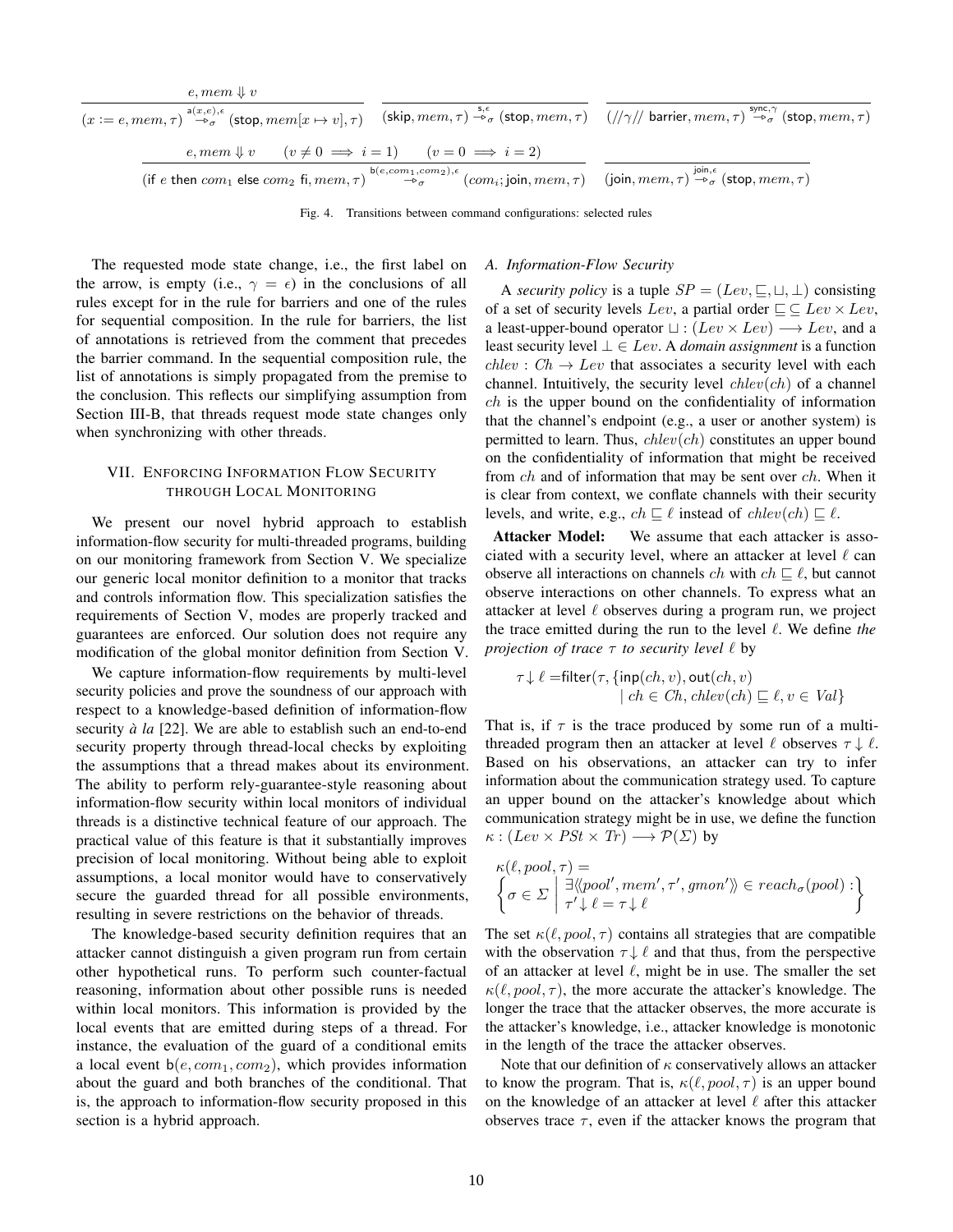is contained in state pool. However, we assume the attacker has no a-priori knowledge about which strategy is used.

Security Property: We regard strategies as confidential information. An attacker at level  $\ell$  should not be able to distinguish two strategies that provide identical inputs at level  $\ell$  and below when all prior interactions at level  $\ell$  and below are identical. We capture classes of strategies that should be indistinguishable by the notion of  $\ell$ -equivalence, defined by

$$
\sigma_1 = \ell \sigma_2 \stackrel{\Delta}{=} \forall ch \in Ch : \forall \tau_1, \tau_2 \in Tr : (ch \sqsubseteq \ell \land \tau_1 \downarrow \ell_1 = \tau_2 \downarrow \ell_2) \Longrightarrow \sigma_1(\tau_1, ch) = \sigma_2(\tau_2, ch)
$$

We use a knowledge-based definition of information-flow security, inspired by [22]. The property that we define is progress-sensitive and suitable for our model from Section III.

**Definition 1.** *We say that* a pool state  $pool \in PSt$  is secure for a level  $\ell \in Lev$  *iff* 

$$
\forall \sigma \in \Sigma : \forall \langle \langle pool', mem', \tau', gmon' \rangle \rangle \in reach_{\sigma}(pool) : \kappa(\ell, pool, \tau') \supseteq {\sigma' \in \Sigma \mid \sigma =_{\ell} \sigma' }
$$

Our security property requires that if an attacker at level  $\ell$ observes an execution starting in *pool* under strategy  $\sigma$ , then his knowledge must be bounded by the set of strategies that are  $\ell$ -equivalent to  $\sigma$ . That is, the attacker cannot learn anything about the behavior of the actual strategy on any channel  $ch \not\sqsubseteq \ell$ .

# *B. A Specialized Local Monitor*

Our local monitor is parametric in the security policy  $SP =$  $(Lev, \sqsubseteq, \sqcup, \perp)$  and in the domain assignment chlev : Ch  $\rightarrow$ Lev. A third parameter is a function  $\mathcal{L}: Var \rightarrow Lev$  that assigns a *default security level* to each variable. These three parameters must be chosen identically for the local monitors of all threads of a multi-threaded program.

Our local monitor maintains a local copy of the mode state of the guarded thread. As a convention, we use *lmdst* as a meta-variable for such copies of a thread's mode state.

Typing Environment: Information flow into and out of a variable  $x$  is constrained by the local monitor based on the default security level  $\mathcal{L}(x)$ . However, if the guarded thread has exclusive write-access to  $x$  and the thread previously wrote information into x that is less confidential than  $\mathcal{L}(x)$  then the local monitor can use that. Moreover, if the guarded thread has exclusive read-access to  $x$  then the local monitor may allow the thread to temporarily store information in  $x$  that is more confidential than  $\mathcal{L}(x)$ . The local monitor uses a typing environment  $\Gamma$  to track the actual security level of variables for which the guarded thread has exclusive access in some sense. Formally, a typing environment is a partial function  $\Gamma$ : FloatVar $\rightarrow$ Lev, where FloatVar  $\subseteq$  Var. The variables whose security level may float might be limited, for instance, because the run-time environment accesses some variables while relying that they store information of a particular security level (e.g., variables that define thread priorities, accessed by a priority-based scheduler). The set of variables whose security level must not float is  $NonFloatVar = Var \setminus floatVar$ .

We lift a typing environment  $\Gamma$ : FloatVar $\rightarrow$ Lev to a total function in  $Var \rightarrow Lev$  by

$$
\Gamma \langle x \rangle = \begin{cases} \Gamma(x) & \text{if } x \in pre(\Gamma) \\ \mathcal{L}(x) & \text{otherwise} \end{cases}
$$

Mode-State-Says Notation: To improve readability, we introduce a notation for properties of mode states. We write  $mdst \triangleright$  fact (read " $mdst$  says fact") iff mode state  $mdst$  has the property expressed by a fact from the following language

 $m$ ayread $(x)$  | maywrite $(x)$  | exclusiveread $(x)$  | exclusivewrite $(x)$  | othersmightread $(x)$  | othersmightwrite $(x)$ 

with  $x \in Var$ . The semantics of  $mdst \triangleright$  fact are defined by:

 $mdst \triangleright$  mayread $(x) \triangleq x \notin mdst(\mathsf{G-NR})$  $mdst \triangleright$  maywrite $(x) \triangleq x \notin mdst(G-NW)$  $mdst \triangleright$  exclusiveread $(x) \triangleq x \in mdst(\mathsf{A}\text{-}\mathsf{NR})$  $mdst \triangleright$  exclusivewrite $(x) \triangleq x \in mdst(\mathsf{A}\text{-}\mathsf{NW})$  $mdst \triangleright$  othersmightread $(x) \triangleq x \not\in mdst(\mathsf{A}\text{-}\mathsf{NR})$  $mdst \triangleright$  othersmightwrite $(x) \triangleq x \notin mdst(A-NW)$ 

For brevity, we write  $mdst\triangleright$  [fact<sub>1</sub>, . . . , fact<sub>n</sub>] instead of  $mdst\triangleright$ fact<sub>1</sub>, ...,  $mdst \triangleright$  fact<sub>n</sub>, a list of mode-state-says statements concerning the same mode state. We write  $mdst \triangleright$  mayread(e) instead of  $mdst \triangleright$  mayread $(x_1), \ldots, mdst \triangleright$  mayread $(x_{n'}),$ where  $vars(e) = \{x_1, ..., x_{n'}\}.$ 

Local Monitor States: A local monitor state is a tuple  $\langle \Gamma, \text{Imdst}, \overline{pc}, \overline{br}, \text{time}, \text{term}, \text{block} \rangle$ . Typing environment  $\Gamma$ :  $F\alpha tVar \rightarrow Lev$  tracks the actual security level of variables to which the guarded thread has exclusive access, as already described. Mode state  $lmdst \in MdSt$  is the local monitor's copy of the mode state of the guarded thread. The pc stack  $\overline{pc}$  and branch environment stack  $\overline{br}$  summarize, respectively, the control flow decisions to reach the current program point, and the behavior of the local monitor on execution paths not taken. The pc stack is a stack of security levels, and the branch environment stack is a stack of tuples, described below. Each time the thread enters a conditional or loop, a security level that bounds the control flow decision is pushed on the pc stack, and a tuple that approximates the monitor's behavior on the branch not taken is pushed on the branch environment stack. When a conditional or loop is exited, the top element of each stack is popped.

To track information flow via internal timing, progress channels, and monitor interventions, local monitor states include timing level  $time: Lev$ , termination level  $term: Lev$ , and blocking level *block* : Lev. Termination level term is an upper bound on information that influenced termination of loops prior to this point in the guarded thread's execution. The termination level only increases during thread execution. Blocking level *block* is an upper bound on information that influenced whether the monitor blocked or allowed thread execution prior to this point in the execution. The blocking level captures information flow via monitor interventions (or lack of interventions), and only increases during execution.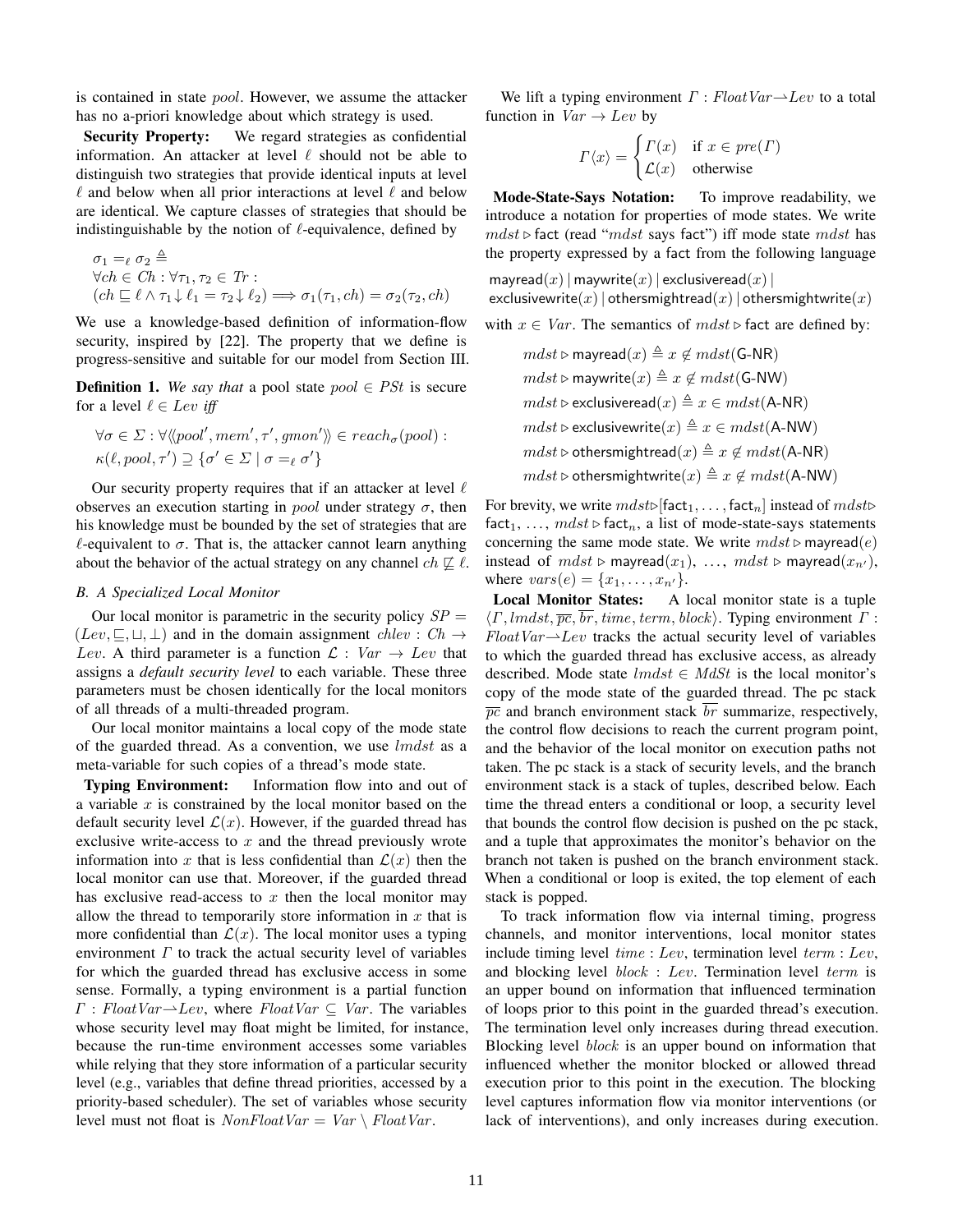Timing level time is an upper bound on information since the last synchronization that influenced *when* the guarded thread reaches its current state. The timing level is lowered after synchronization barriers, but otherwise only increases during execution. The timing level describes the information that may affect the relative timing of this guarded thread with respect to other threads and is used to prevent internal timing leaks.

When a conditional or loop is exited, the timing, termination, and blocking levels are updated to account for information flows due to execution paths that could have been taken, but weren't. For example, when a loop is exited, the termination level is increased to ensure that it is an upper bound of the information that influenced the loop guard expression, which determines how many times the loop is executed.

Calculus for Local Monitor Transitions: Selected inference rules for local monitor transitions are shown in Fig. 5. All inference rules are presented and explained in the full version.

Rule (M-Assign1) is used for an assignment  $x := e$  when  $x$  is readable by other threads, according to the current mode state  $lmdst$ . Level  $\ell$  bounds the information that might be revealed by evaluating  $e$  at this point in the execution: it is influenced by the level of the variables in  $e$ , by the decision to execute this command ( $\Box \overline{pc}$ , the join of the pc stack), the fact that the monitor did not previously block the thread (block), the fact that the thread did not previously diverge  $(term)$ , and the relative timing of this thread with respect to others (*time*).<sup>1</sup> Since other threads might read x, we require that  $\ell$  is bounded above by  $\mathcal{L}(x)$ , the default security level of x. Rule (M-Assign2) is similar, but applies when  $x$  cannot be read by other threads, which allows us to treat its level flow-sensitively. In both cases  $\Gamma'$  is computed using operator  $\Gamma\langle x \mapsto_{lmdst} \ell \rangle$ (defined in Fig. 5) that returns an updated environment with the type of variable x updated to  $\ell$  depending on mode state  $lmdst$ . Both rules require x to be writable and all variables in  $e$  to be readable according to  $lmdst$ .

Rules (M-Branch) and (M-Join) handle conditionals. Recall that monitor event  $b(e, com_1, com_2)$  and join are emitted, respectively, when a thread enters and exits a conditional if e then  $com_1$  else  $com_2$  fi. Rule (M-Branch) requires that the local monitor's mode state allows the thread to read the conditional expression:  $lmdst \triangleright$  mayread(e). It uses the static bounds oracle function  $SB(com, \Gamma, \text{lmdst}, \overline{pc}, \text{time}, \text{term}, \text{block})$  to approximate the behavior of the monitor on both branches. This is an on-the-fly static analysis (thus making the local monitor hybrid) needed for the soundness of information-flow tracking. Security level  $\ell_{sb}$  returned by the oracle is an upper bound on the decision about which branch to take, and the monitor pushes it on pc stack  $\overline{pc}$ . The other elements returned describe, respectively, upper bounds on the timing level, termination level, blocking level, and typing environment that the local

monitor would have after completing the conditional. The analysis in essence considers all possible executions of the conditional, and approximates the behavior of the guarded thread in these hypothetical executions. Level  $time_{sb}$  is an upper bound on information that affects when the conditional finishes,  $term_{sb}$  is an upper bound on information that affects whether execution of the conditional will terminate or diverge,  $block_{sb}$  is an upper bound on the information that affects whether the monitor will block the thread while executing the conditional, and  $\Gamma_{sb}$  describes upper bounds on the typing environment when the conditional terminates. Note that the oracle is a partial function: if the result is undefined the monitor blocks. For example, the result is undefined if a branch contains a barrier command and the branch condition is not ⊥, since synchronizations are publicly observable and should not depend on confidential information. A full description of the static bounds oracle (including the oracle's semantic interface and an implementation) is available in the full version of the paper.

Rule (M-Join) pops the top elements of the pc stack and the static branching environment stack, and updates the variable context, timing level, termination level, and blocking level to account for potential information flows on the branch not taken.

Rule (M-Barrier-Local) regulates when a thread may synchronize. The first premise  $((\Box \overline{pc}) \Box term \Box block = \bot)$  ensures that the decision to reach a barrier is influenced only by public information. The second premise computes the updated mode state  $lmdst'$ . The remaining premises ensure that the typing environments before and after the barrier  $(\Gamma \text{ and } \Gamma)$ respectively) are appropriate based on the access this and other threads may have to variables before and after the barrier.

The other monitor rules, not presented here, are: (M-Skip) (for skip commands); (M-Input1), (M-Input2), and (M-Output) for input and output commands; (M-Enter), (M-More), and (M-Leave) for loops; and (M-Term) for terminated threads.

# Theorem 2. *Our calculus for local monitor transitions properly tracks modes and enforces guarantees.*

*Proof sketch:* Given a derivation of  $l$ *mon*  $\rightarrow$   $\stackrel{\delta,\alpha}{perm}$   $lmon',$ we show  $lmon'$ .mdst =  $update(lmon.\text{mdst}, \delta)$ . This implies that our calculus properly tracks modes. To prove that our calculus enforces guarantees, we show that every local configuration  $\langle [com, lmon, mdst], mem, \tau \rangle$  with a well-formed thread state provides the no-write guarantee for each variable  $x \in mdst$  (G-NW) and the no-read guarantee for each variable  $y \in mdst(G-NR)$  by a case distinction on the local event emitted when this local configuration performs a step.

From Theorems 1 and 2, we obtain the following corollary.

Corollary 1. *If a global configuration is well formed and justifies its assumptions then it ensures a sound use of modes.*

Soundness of Information-Flow Control: Given a multithreaded program  $com_1 \cdot \ldots \cdot com_n \in Com^*$ , we define the

<sup>&</sup>lt;sup>1</sup>Other threads may modify variables in  $e$  concurrently with this thread's execution, and thus the relative timing may influence the result of evaluating e. If the guarded thread has exclusive write access to variables in e, then the second premise could be replaced by  $\ell = \Gamma \langle e \rangle \sqcup (\sqcup \overline{pc}) \sqcup term \sqcup block$ , i.e., timing level time does not need to be included in the join. For simplicity, we do not provide this additional precision.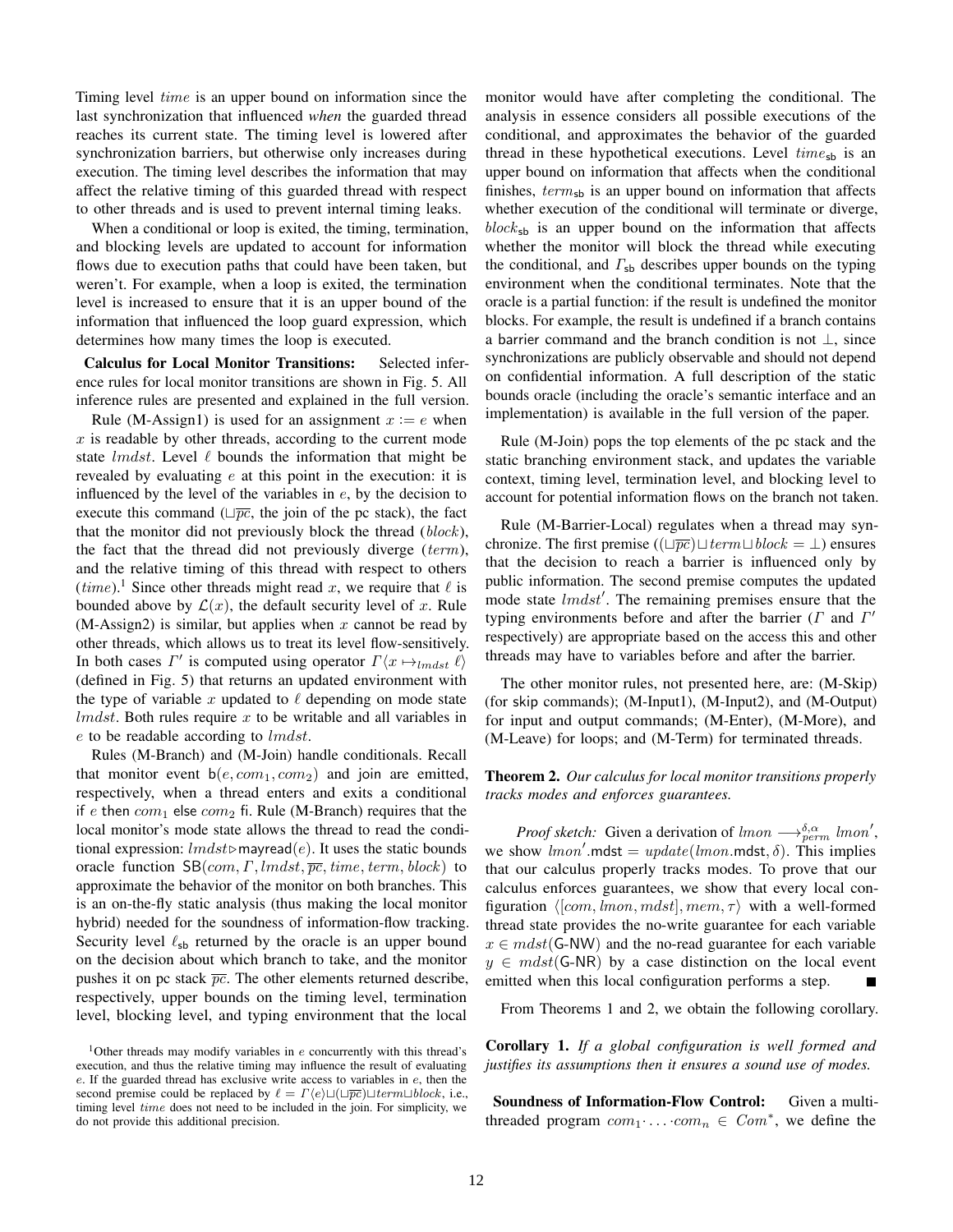**M-ASSIGN1**  $\ell = \Gamma \langle e \rangle \sqcup time \sqcup (\sqcup \overline{pc}) \sqcup term \sqcup block$   $\ell \sqsubseteq \mathcal{L}(x)$   $\Gamma' = \Gamma \langle x \mapsto_{lmdst} \ell \rangle$  $lmdst \triangleright [$ maywrite $(x)$ , mayread $(e)$ , othersmightread $(x)]$  $\langle \mathnormal{\Gamma}, \mathnormal{lmdst}, \overline{pc}, \overline{br}, \mathnormal{time}, \mathnormal{term}, \mathnormal{block} \rangle \longrightarrow_{perm}^{\epsilon, \mathsf{a} (x, e)} \langle \mathnormal{\Gamma}', \mathnormal{lmdst}, \overline{pc}, \overline{br}, \mathnormal{time}, \mathnormal{term}, \mathnormal{block} \rangle$ 

M-ASSIGN2

 $lmdst$   $\triangleright$   $[\mathsf{maywrite}(x), \mathsf{mayread}(e), \mathsf{exclusiveread}(x)]$   $\ell = \Gamma \langle e \rangle \sqcup time \sqcup (\sqcup \overline{pc}) \sqcup term \sqcup block$   $\Gamma' = \Gamma \langle x \mapsto_{lmdst} \ell \rangle$  $\langle \Gamma, \textit{lmdst}, \overline{pc}, \overline{br}, \textit{time}, \textit{term}, \textit{block} \rangle \longrightarrow_{\textit{perm}}^{\epsilon, \mathsf{a(x,e)}} \langle \Gamma', \textit{lmdst}, \overline{pc}, \overline{br}, \textit{time}, \textit{term}, \textit{block} \rangle$ 

M-BRANCH

 $lmdst \triangleright$  mayread $(e)$   $(\ell_{sb}, \text{time}_{sb}, \text{term}_{sb}, \text{block}_{sb}, \Gamma_{sb}) = \mathsf{SB}(\text{if } e \text{ then } \text{com}_1 \text{ else } \text{com}_2 \text{ fi}, \Gamma, \text{lmdst}, \overline{pc}, \text{time}, \text{term}, \text{block})$  $\langle \Gamma,lmdst,\overline{pc},\overline{br},time,term,block\rangle \longrightarrow_{perm}^{\epsilon, \mathsf{b}(e,comm,comm)} \langle \Gamma,lmdst,\overline{pc}\cdot \ell_{\mathsf{sb}},\overline{br}\cdot (time_{\mathsf{sb}},term_{\mathsf{sb}},block_{\mathsf{sb}},\Gamma_{\mathsf{sb}}),time,term,block\rangle$ 

$$
\mathit{time}'' = \mathit{time} \sqcup \mathit{time}' \sqcup \ell \quad \mathit{term}'' = \mathit{term} \sqcup \mathit{term}' \quad \Gamma'' = \lambda x. \begin{cases} \Gamma(x) \sqcup \Gamma'(x) & \text{if } x \in \mathit{pre}(\Gamma) \cap \mathit{pre}(\Gamma') \\ \Gamma(x) & \text{if } x \in \mathit{pre}(\Gamma) \setminus \mathit{pre}(\Gamma') \\ \mathit{index}'' = \mathit{block} \quad \qquad \mathit{bluek}' \quad \qquad \mathit{order} \quad \qquad \mathit{otherwise} \end{cases}
$$

M-JOIN  $\langle \Gamma,lmdst, \overline{pc}\cdot\ell, \overline{br}\cdot (time', term', block', \Gamma'), time, term, block \rangle \longrightarrow_{perm}^{\epsilon, join} \langle \Gamma'',lmdst, \overline{pc}, \overline{br}, time'', term'', block'' \rangle$ 

M-BARRIER-LOCAL

 $(\Box \overline{pc}) \sqcup term \sqcup block = \bot$   $lmdst' = update(lmdst, \delta)$  $pre(\Gamma') = \{x \mid x \in \text{FloatVar} \land (\text{lmdst}' \triangleright \text{exclusiveread}(x) \vee \text{lmdst}' \triangleright \text{exclusivewrite}(x))\}$  $(\textit{lmdst} \triangleright \textsf{exclusiveread}(x) \wedge \textit{lmdst}' \triangleright \textsf{othersmightread}(x)) \implies \Gamma(x) \square \mathcal{L}(x)$  $lmdst' \triangleright {\sf exclusivewrite}(x) \implies \Gamma'$  $f(x) = \Gamma \langle x \rangle$  (lmdst  $\triangleright$  othersmightwrite $(x) \wedge \overline{1}$  indst'  $\triangleright$  exclusiveread $(x)$ )  $\implies \Gamma'(x) = \Gamma \langle x \rangle$  $(lmdst \triangleright \text{exclusivewrite}(x) \land lmdst' \triangleright [\text{exclusiveread}(x), \text{otherwise}(x)]) \implies \Gamma'(x) = \Gamma(x) \sqcup \mathcal{L}(x)$  $\langle \Gamma, lmdst, \overline{pc}, \overline{br}, \textit{time}, \textit{term}, \textit{block} \rangle \longrightarrow_{perm}^{\delta, \textsf{sync}} \langle \Gamma', lmdst', \overline{pc}, \overline{br}, \bot, \bot, \bot \rangle$ 

 $\Gamma\langle x \mapsto_{lmdst} \ell\rangle(y) =$  $\sqrt{ }$  $\int$  $\overline{\mathcal{L}}$ undef if  $y \notin pre(\Gamma)$  $\Gamma(y)$  if  $y \in pre(\Gamma) \wedge y \neq x$  $\ell$  if  $y \in pre(\Gamma) \wedge y = x \wedge lmdst \triangleright$  exclusivewrite $(x) \wedge x \in FloatVar$  $\ell \sqcup \mathcal{L}(x)$  if  $y \in pre(\Gamma) \land y = x \land \text{lmdst} \triangleright \text{othersmightwrite}(x) \land x \in \text{FloatVar}$ 

Fig. 5. Local monitoring: selected rules

initial pool state for this program by

 $pool_{com_1 \dots com_n} \triangleq [com_1, lmon_{init}, mdst_{init}]$ · . . .  $\cdot [com_n, lmon_{init}, mdst_{init}]$ 

where mdstinit is the *inital mode state*, defined by

$$
mdst_{init}(G\text{-NR}) = \{\} \quad mdst_{init}(G\text{-NW}) = \{\}
$$

$$
mdst_{init}(A\text{-NR}) = \{\} \quad mdst_{init}(A\text{-NW}) = \{\}
$$

and *lmon<sub>init</sub>* is the *initial local monitor state*, defined by

$$
lmon_{init} \triangleq \langle \Gamma_{init}, mdst_{init}, \epsilon, \epsilon, \perp, \perp, \perp \rangle
$$

where  $\Gamma_{init}$ :  $FloatVar \rightarrow Lev$  is defined by  $pre(\Gamma_{init}) = \{\}.$ 

**Theorem 3.** If  $com_1 \cdot \ldots \cdot com_n \in Com^*$  is a multi-threaded *program such that each command* com<sup>i</sup> *is in the sub-language meant to be used by the programmer (as defined in Section VI) then*  $pool_{com_1 \dots com_n}$  *is secure for every level*  $\ell \in Lev$ *.* 

*Proof sketch:* Let global configuration gcnf =  $\langle \langle pool_{com_1 \cdots com_n}, mem_{init}, \tau_{init}, gmon_{init,n} \rangle \rangle$ . Since gcnf is well-formed and justifies its assumptions, we can soundly use rely-guarantee reasoning based on Definition 1 and Corollary 1. The rest of the proof is lengthy, but uses established proof techniques. It shows that for any security level  $\ell$ , given an

execution of gcnf with strategy  $\sigma$  that produces trace  $\tau$ , and given an  $\ell$ -equivalent strategy  $\sigma'$ , there exists an execution of gcnf with  $\sigma'$  that produces trace  $\tau'$  such that  $\tau \downarrow \ell = \tau' \downarrow \ell$ . Thus, the knowledge of an attacker at level  $\ell$  that observes trace  $\tau$  will include both  $\sigma$  and  $\sigma'$ . П

When our monitoring framework is instantiated with the information-flow control local monitors, it accepts all the secure executions from Section II (with appropriate annotations to indicate assumptions), and correctly rejects the insecure executions (by a local monitor blocking at an appropriate point in the execution). This work presents the first hybrid progresssensitive information-flow control monitoring framework for concurrent programs that uses fine-grained rely-guarantee reasoning about shared memory. As such, it is the only sound monitoring framework that accepts all secure execution examples from Section II. The examples, though simple, exhibit typical patterns of concurrent programs, and of programs that manipulate information of differing sensitivity.

## VIII. RELATED WORK

Static enforcement: Most existing work on informationflow security in concurrent programs uses static techniques. Volpano and Smith [23] provide a type system that enforces probabilistic noninterference in concurrent programs by providing an atomic construct, and preventing high-security loop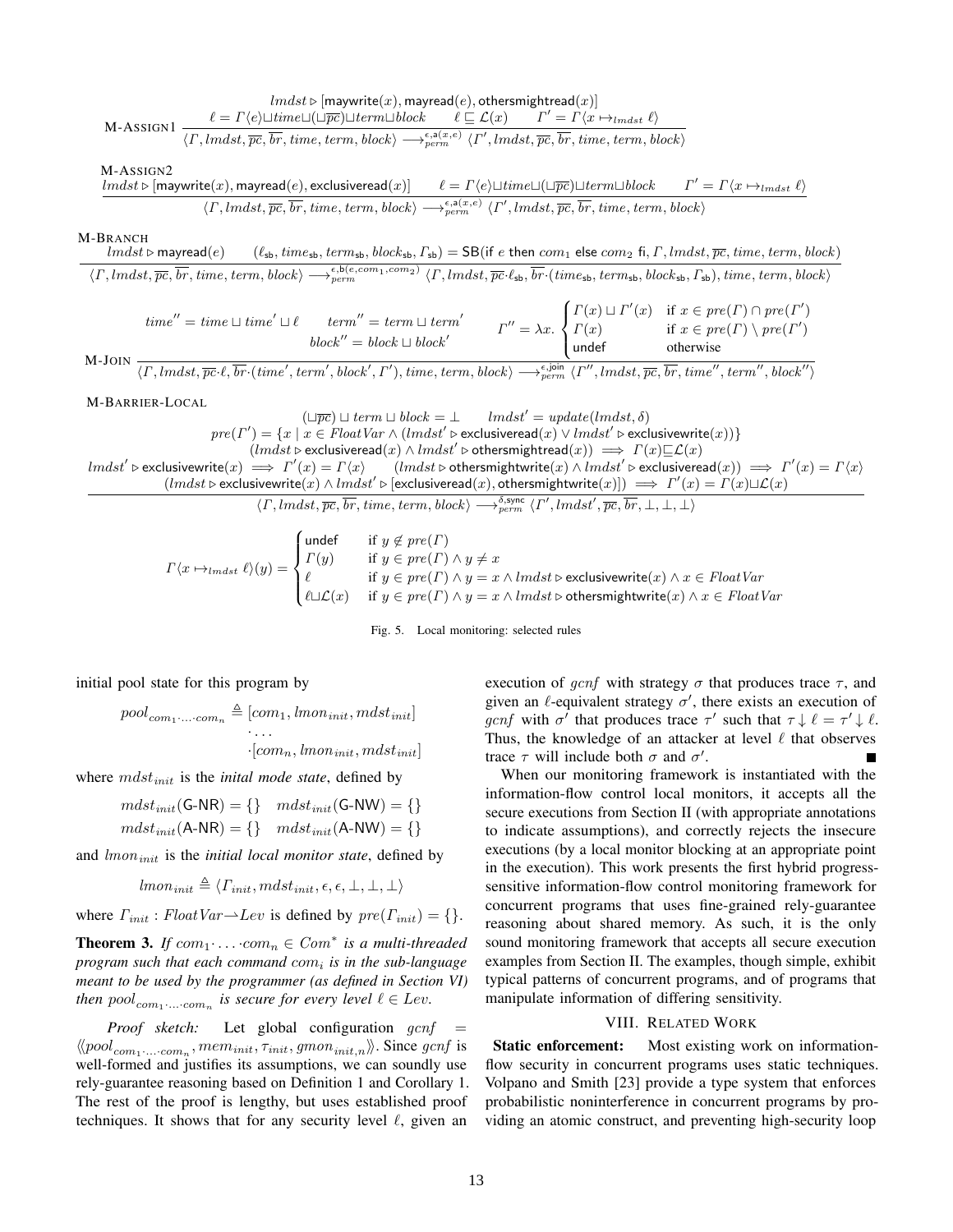guards. Russo and Sabelfeld [24] remove the need for the atomic construct under cooperative scheduling. Sabelfeld and Sands [25] provide a type system that ensures probabilistic noninterference for a wide class of schedulers, that also prevents high-security loop guards, and uses Agat's padding technique to prevent timing leaks [26]. Smith [27] presents a type system that reasons precisely about what information influences the timing of executions, prevents timing leaks, and thus enforces probabilistic noninterference for concurrent programs.

Andrews and Reitman [28] present an axiomatic program logic to reason about information flow in sequential and concurrent programs. They use two special "certification variables" in their logic, *local* and *qlobal*, which correspond to the pc level and the termination level respectively.

Boudol and Castellani [29] analyze the program and scheduler, and give a type system such that well-typed schedulers and threads satisfy noninterference, which Barthe and Nieto [30] verify. Barthe et al. [31] add mechanisms during compilation to enable a security-aware scheduler to enforce security.

Sabelfeld [7] considers a concurrent language with semaphores, and provides a type system that enforces security. High loops are not allowed, and padding is used to prevent timing leaks, for both branches and fork commands.

Zdancewic and Myers [17] propose that non-determinism should not be observable by low-security users (including non-determinism arising from scheduling, data races, etc.) and present a type system that enforces low-observational determinism for single memory locations. Their enforcement mechanism allows the pc level to be reset at thread synchronization points, similar to our lowering of the timing level at barrier synchronizations. Huisman et al. [32] note that the security condition may permit more information flow than intended and strengthen the condition. Terauchi [33] further improves this condition and enforces it via a fractional-capability type system, which permits updates of a thread's capabilities upon synchronization. This bears similarities to our updates of modes at synchronization points, but fractional capabilities and modes are different. For instance, in our framework a thread may have exclusive write access to a variable without exclusive read access. In contrast to all three articles, our security condition does not demand low-observable determinism.

Mantel and Sudbrock [34] present a security condition that allows nondeterminism in concurrent programs provided secret information does not influence this nondeterminism. They present a type system that enforces security for a broad class of schedulers: once a thread's timing or termination behavior is influenced by secret information, it may not interact with low-security threads. Muller and Chong [21] also permit lowobservable nondeterminism via a type system for an extension of the X10 programming language.

Mantel, Sands, and Sudbrock [12] use rely-guarantee reasoning to support flow-sensitive security types in concurrent programs, thus allowing more precise enforcement of security. Our approach is inspired by theirs, but we exploit and justify rely-guarantee reasoning dynamically rather than statically.

Hybrid and dynamic enforcement: By contrast with static enforcement techniques, our approach is hybrid, combining static and dynamic techniques. This enables more precise enforcement of security, since static techniques must accept or reject a program in its entirety, whereas dynamic and hybrid techniques can accept or reject single executions.

Le Guernic [13] presents the first hybrid monitor for concurrent programs. It is flow sensitive, but uses a single monitor (and single type environment) for the entire thread pool, which restricts concurrency. To handle locks, the monitor uses static analysis to determine when a thread might require a lock, and acquires it before any high branch in that thread, thus ensuring lock acquisition does not depend on secret information. Le Guernic's monitor suppresses insecure output instead of blocking the thread. We block threads rather than modify the semantics of programs by altering or suppressing outputs.

Stefan et al. [35] present a dynamic termination-sensitive information-flow control mechanism. Their mechanism does not rely on a single global monitor but rather uses coarsegrained containers with "floating labels," where the label of the container is increased based on information read by the container, and the label restricts writes and other observable effects. In addition to preventing internal timing leaks, they mitigate external timing leaks using predictive mitigation [36]. We do not address external timing leaks, but enforce security at finer granularity (i.e., per program variable) and with greater precision (through flow-sensitivity).

# IX. CONCLUSION

We have developed a novel framework to monitor concurrent programs, and instantiated this framework to enforce a knowledge-based progress-sensitive noninterference security condition in concurrent programs where threads share memory resources at the granularity of individual memory locations.

The framework uses a single global monitor to ensure that threads can soundly use rely-guarantee reasoning about shared memory. Each thread has its own local monitor that both enforces thread guarantees regarding shared memory, and also tracks and controls information flow within the thread. The global monitor is accessed only when threads synchronize, ensuring that the monitoring framework does not needlessly restrict concurrency. The local monitors are hybrid: they combine dynamic techniques for information-flow control with on-the-fly static program analysis to approximate information flow on untaken execution paths. Local monitor precision is improved by using rely-guarantee reasoning.

## ACKNOWLEDGMENTS

We thank the anonymous reviewers for their comments and Sylvia Grewe for discussions during early stages of this research project. The second author thanks the programming languages group at Harvard University for the inspiring environment during his sabbatical. This work is supported by the German Research Foundation (DFG) under project RSCP (MA 33326/4-  $2/3$ ) in the priority program RS<sup>3</sup> (SPP 1496) and by the National Science Foundation under Grant No. 1054172.